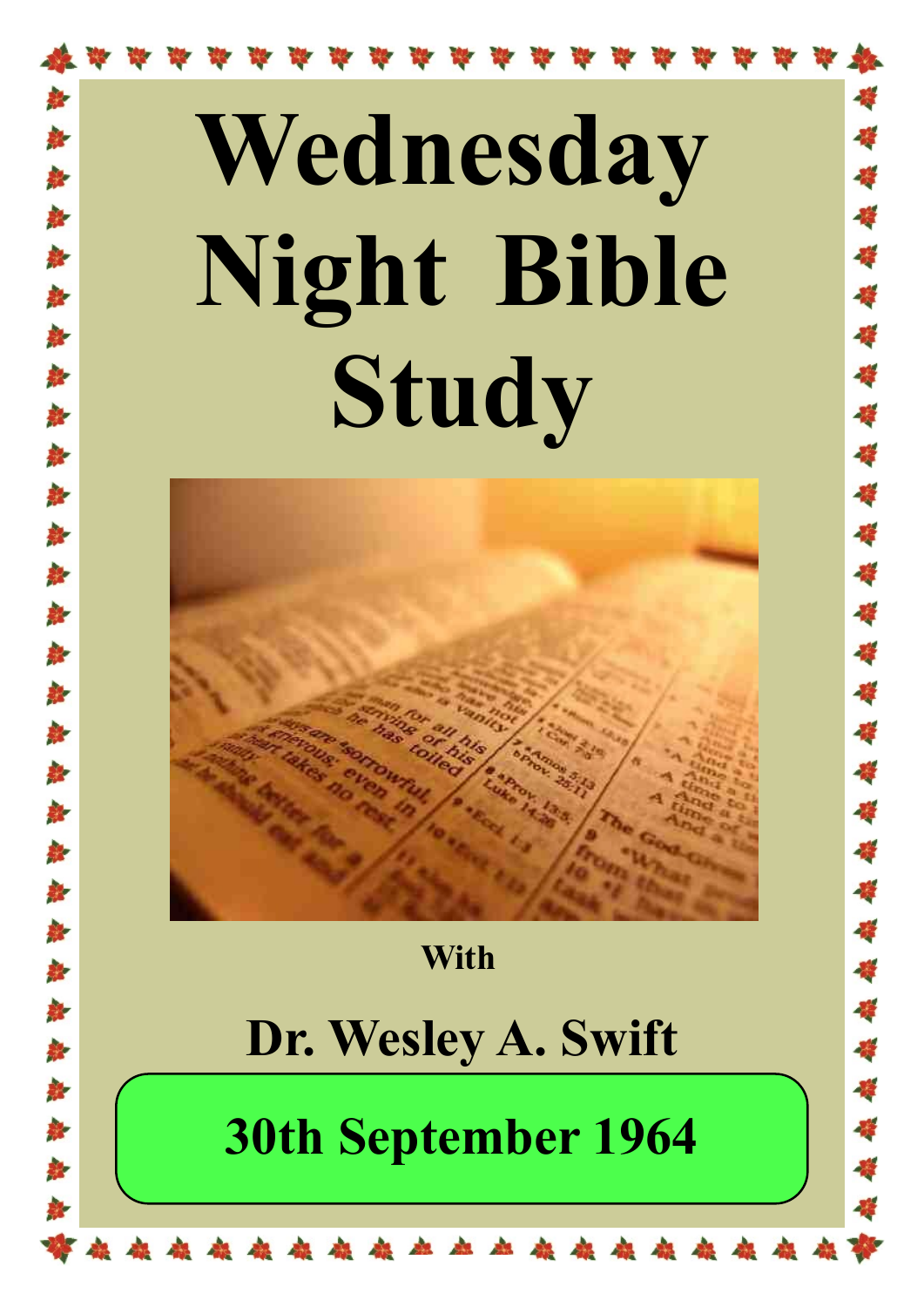#### **Wednesday Night Bible Study 30th September 1964 Dr. Wesley Swift**

**QUESTION**: Please explain, 'Try the spirits'. (I John 4:1‑3)

**ANSWER:** "Beloved, believe not every spirit, but try the spirits for many false prophets have gone out into the world. Hereby know ye the Spirit of God; every spirit that confesseth that Jesus Christ is come in the flesh is of God. Every spirit that confesseth NOT that Jesus Christ is come in the flesh is not of God, but is of Anti-Christ that was to come." This is in itself explanatory, the only thing to remember here is that it has some holes in it. As to Identity it is quite clear. This is more than that He came in the flesh, but that He was the embodiment of YAHWEH, Himself.

The fact is that this was YAHWEH who said through the prophet Isaiah: "I am YAHWEH THY YAHSHUA" or "I am YAHWEH THY SAVIOR", beside me there is none else.' (Isaiah 43) I alone am God, and then when the Angel spoke to Mary he said: "Ye shall call his name YAHSHUA, for HE shall save His people", thus identifying HIM AS YAHWEH. "Blessed is He who comes in the name of YAHWEH', this is the identification, this is the embodiment of YAHWEH‑YAHSHUA or the LORD JESUS as we say today. Jesus is the derivation from the Greek word, and when the Angel spoke in Hebrew to Mary he said: "Thou shalt call his name YAHSHUA".

Of course all the forces of Anti‑Christ deny that this was YAHWEH, or the embodiment of God as YAHSHUA. Of course all the pagans worship a multitude of gods until they do not particularly recognize the true God of the Universe at all. And never do any of the pagan gods recognize Christianity. In other words no other area, Buddhism or Hinduism ever recognizes Christianity, but in this country we find a sort of sly strategy which is trying to unify all kinds of religion. They will set up a temple of all Faiths, and make it sort of like a six pointed star and put Buddhism in one wing, Hinduism in one wing, and Judaism in one wing, and Christianity in one wing, and Witchcraft in another and so on, and say that this all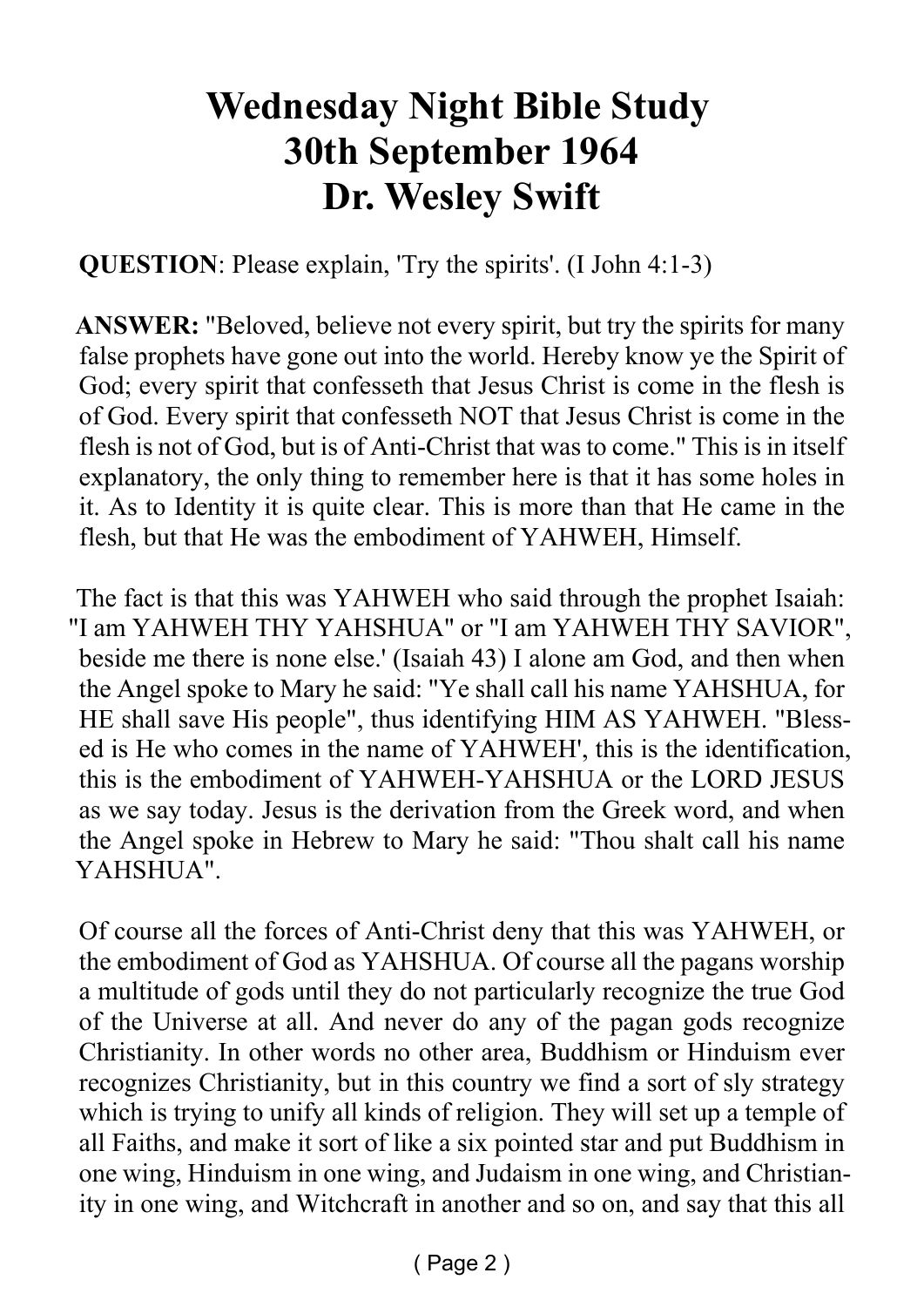related to one God which is of course a fallacy. Because Hinduism has about 11 gods, and Buddhism has a multitude of evil spirits along with present every day Buddhists philosophy which was started by the conflict Buddha in prison who conned his way out by pretending to be a god. But the fact remains that here in the writings of I John you were told to try the spirits because all kinds of the religions were going on in this Jewish warfare against the Christ, and of course John is the great expert on the master plan of Jewry.

Always Jewry was seeking the crucifixion of Christians, and the liquidation of its leadership, and the total destruction of the Christian Faith. They used the power of their purse and influence on Rome and others to bring about the vast martyrdom of Christians, and of course always their major factor was to deny the Deity of Christ, and to deny that the Christians had anything in their proclamation that this was the embodiment of YAHWEH-GOD. So this is why this passage is included as for you to 'Try the spirits'.

One thing is strange, but is also true, in most instances demonic religions actually apply a tremendous fury when the Clergy or their manifestations are questioned concerning the Christ. This explodes their many areas of false and Satanic spiritualism. This area of Spiritualism works with 'familiar spirits'. And all you have to do is ask a question concerning THE LORD JESUS CHRIST and watch that whole meeting blow up. They will explode and go into cursing, and 'familiar spirits' will scream and shout and curse the moment the name of JESUS is mentioned. Showing again that when we say the word JESUS, it is because they as well as we understand what is meant by that name.

If you want to see that type of meeting explode then use the name of YAHWEH or YAHSHUA and watch this type of meeting explode. Today the Jews cannot stand the name YAHWEH, and they put it in tetragram as an unmentionable name, so that no one will mention it. This blows them back into high anger when they hear any of us refer to HIM as YAHWEH because it is an unmentionable name of deity. To them, they have transferred this tetragram to Lucifer who they declare is God, and YAHSHUA the embodiment of YAHWEH is to them the real Satan.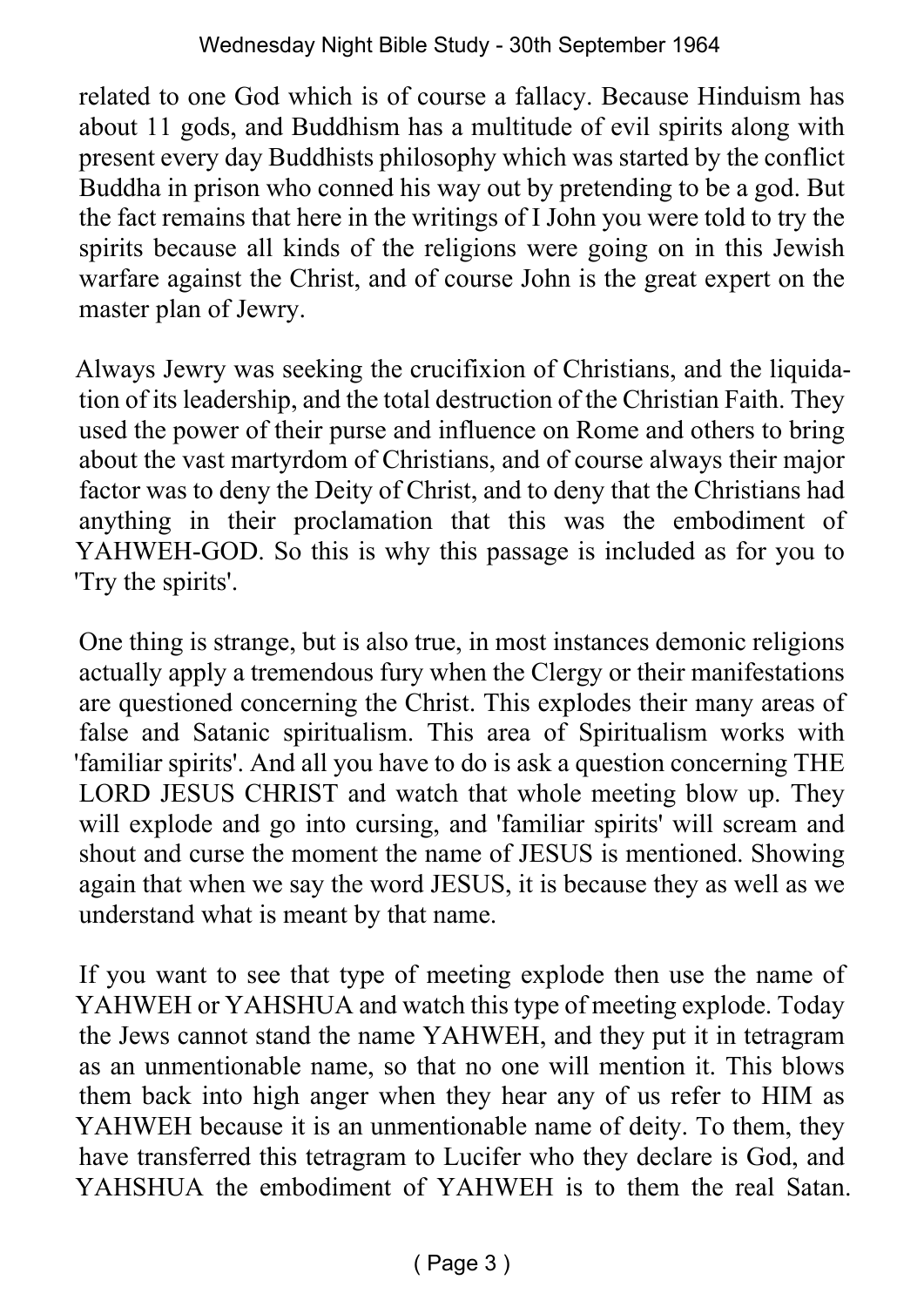They say we Christians have it all twisted around. In fact I have a Talmud sitting on my desk right now in which they say that JESUS is Satan, and Lucifer is God. This is why they act as they do because they are children of the devil, and they call their father, god.

Now; at the same time Lucifer is the god of this world to this degree, he is god to his mutated offspring, and the world order are his troops. But you try every spirit as to its works. I have discovered today that there are spirits who are materialistic, and mechanically inclined to con people, they are trying to put over a Socialist revolution.

So they have entered even into the Christian Church. Just a few weeks ago we had some clergy declaring that they do not believe in the Deity of Jesus the Christ. Oh, they talk about Jesus in great platitudes and talk about his philosophy, and they talk about the teaching of Jesus as to love everybody, offer no resistance to anything.

But this is a Communist interpretation of the philosophy of Jesus only to sell this to the people they want to neutralize. So under this instance they give lip service, and if you have fundamentalists in your congregation, and they don't want to loose their income, then they say; Oh, yes we believe in Jesus. Then they go over to a group of young people and they say: Jesus is a fine teacher and philosopher but of course we do not believe in his Deity any more.

So you see the Devil is cunning enough to even lie about this, and Jesus perceived with Omniscience that they would do this very thing. He said there would be great numbers who would say, 'Didn't I do this, and that in thy name, "LORD, LORD" didn't we do this?' And HE says: "Ye workers of Iniquity, I never knew you", because they have no part nor lot in this matter.

Thus you have to use a little discernment with any rule, even this one because this is a paper and ink rule. When we say that it is a paper and ink rule, well, a lot of things transferred to paper and ink are true as far as the signs of a working idea, and as far as Satanic spirit is concerned, is true except when he is cunning, has his fingers crossed, and knows he is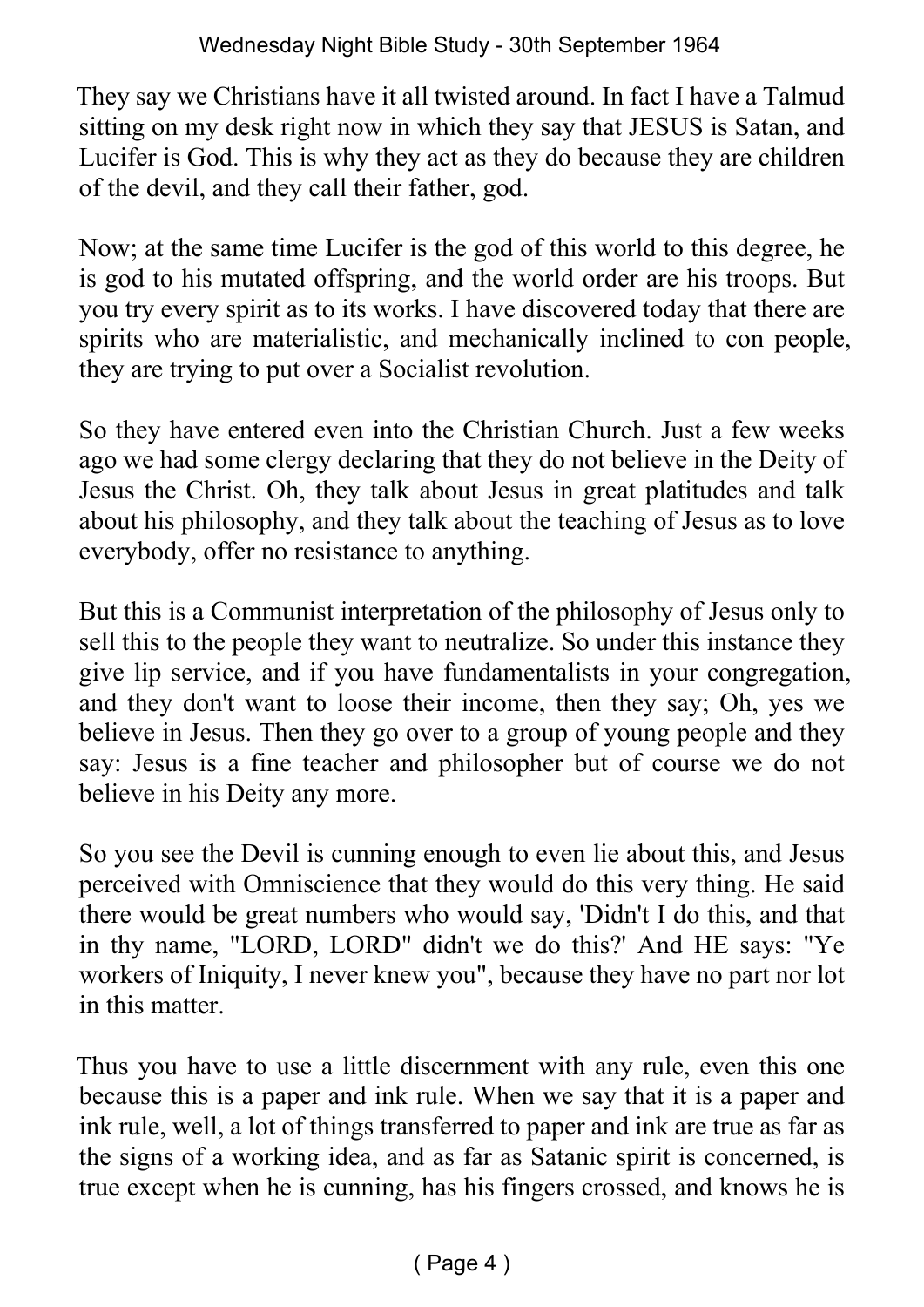not making an affidavit as far as only to deceive. In the general pattern of this, every spirit that confesses that Jesus is come in the flesh, and then goes on and makes a testimony of this, even with their lives, then you can be pretty well assured that although they might be blind in a lot of ways, they might not know because they are tied up by hierarchy but they are still working hard toward God, in the right direction by declaring this as a keystone of our Faith.

But these spirits which start in denying Jesus the Christ are evil, and mutated to the point where they have nothing but Satanic spirits. You should avoid anyone who repudiates the Deity of Jesus. Someone who denies the Deity of Jesus should never be included inside the society of the church, or the structure of the Kingdom. If you are real smart you will never let such a person handle your economy, never let them instruct your children because this is the way of trouble. Never go only by what they say, but by their general pattern of what they produce in testimony.

This is especially true when you deal with psychics and phenomena of 'familiar spirits', and their demonstrations. If you want to blow these "familiar spirits' sky high ask a question about Yahweh and even say Jesus and watch this happen. The best thing of course is to stay out of one of those meeting because it is not a good environment, and the vibrations are not good.

**QUESTION**: Years ago I saw something about a write up on this word, meek, in the Bible, I suppose it was by a 'Milk toast' type of person, but I have forgotten what I read, so what is the meaning of, meek?

**ANSWER:** Well, the word meek in its Greek form means non‑arrogant. First it was in Aramaic and then translated into Greek, and then into English as meaning without arrogance. In other words this is a person who is firm, and determined but without arrogance. In other words there is no premium based on some sad sack pacifist who won't take any position on right. Christ never took a position like this. Even though He was the fullness of God, and had the power. He did not use arrogance, He used kindness and firmness. When He dealt with Satanic forces He was not against taking a whip and driving them off the steps of the Temple,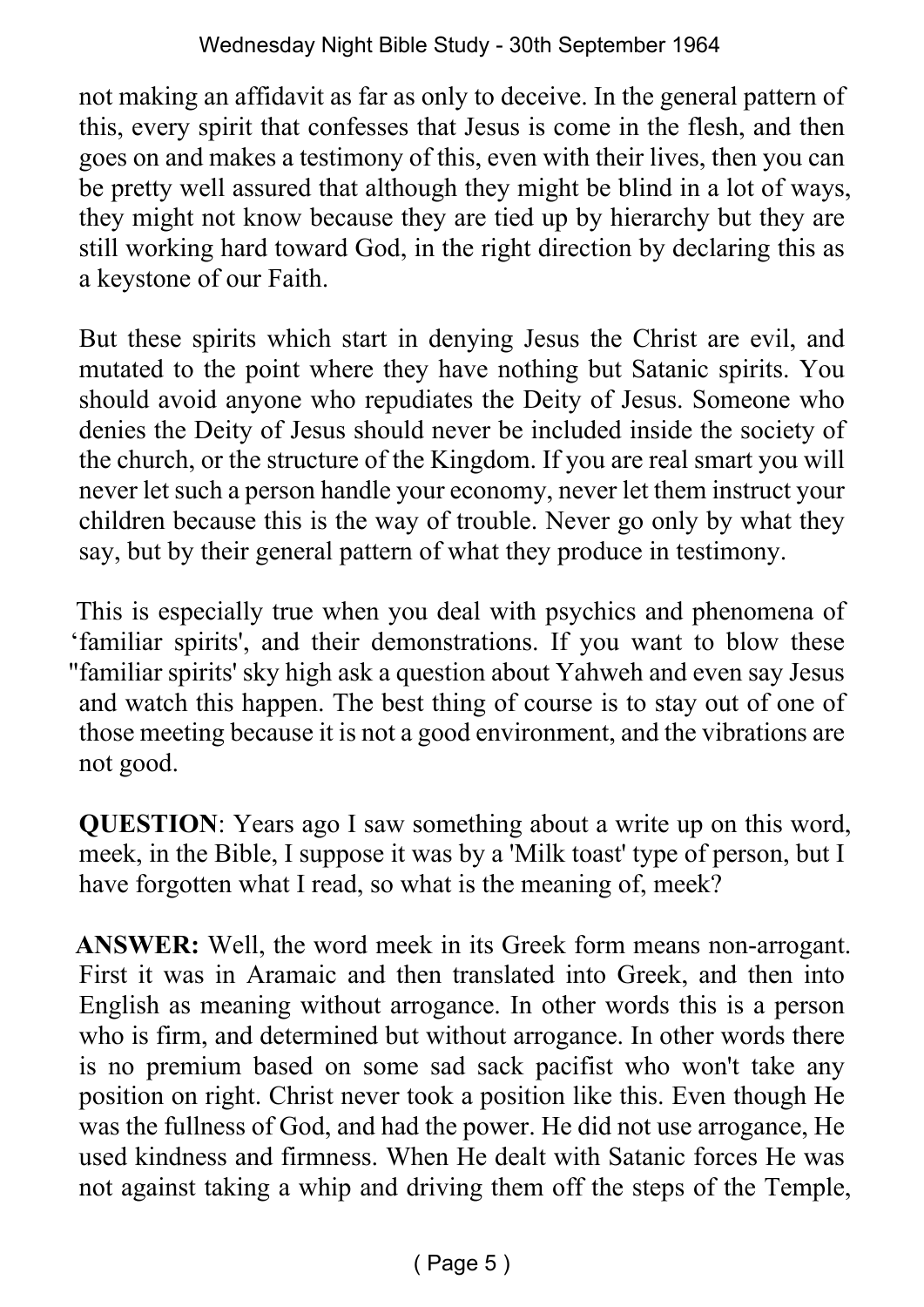and He could get angry. When in physical body He could demonstrate emotion, so we do not have a "Meek and Lowly Jesus", someone who you could push around. The fact is that the Satanic forces of Jewry were seeking to destroy Christ, and were a tremendous power. It wasn't that He feared them but He did avoid them at times because they would have tried to kill Him and He would have had to have demonstrated Immortality to avoid them, but He did avoid them because He was here to finish His ministry, and their timing was to seek to destroy Him, before He could accomplish that objective.

But their move to Crucify Him, and then His power of Resurrection totally destroyed their program. You see if Jesus hadn't gone into Galilee among his friends and family, then He would have had to keep constantly disappearing all the time, because they were out to kill Him by any means, just to stop His ministry and atonement. They had Him trapped several times, once down in the treasury department of the Temple, they had stones down there, and when they took up stones to kill Him, then He just disappeared. They looked behind doors and under the tables so where did He go? Well, He was just outside on the steps talking to the people.

But you couldn't do this to often or the Satanic forces which were physically embodied, not in their first estate, were going to get leery, and just back off. After all you don't see an apparition more than once, and if nothing happens to it you just save your ammunition. As far as this resistance is concerned, there was no area of pacifism or fear, or no area for making Peace with the Devil, on the part of The Christ at anytime. He challenged him always, head-on.

When it says: "Blessed are the meek for they shall inherit the earth", this was that they would stand firm without arrogance. Being able to move with stability, but without arrogance, this is what is meant by the word. There are people who today just throw their weight around and they are arrogant. This type of arrogance goes along with high egotism, and sometimes with intense Satanism, and even exalting. So one thing that was not becoming of a son of God even though you have it, is to throw this arrogance around just because you love to perform. Even in early English this word, meek, had a different meaning than we think as of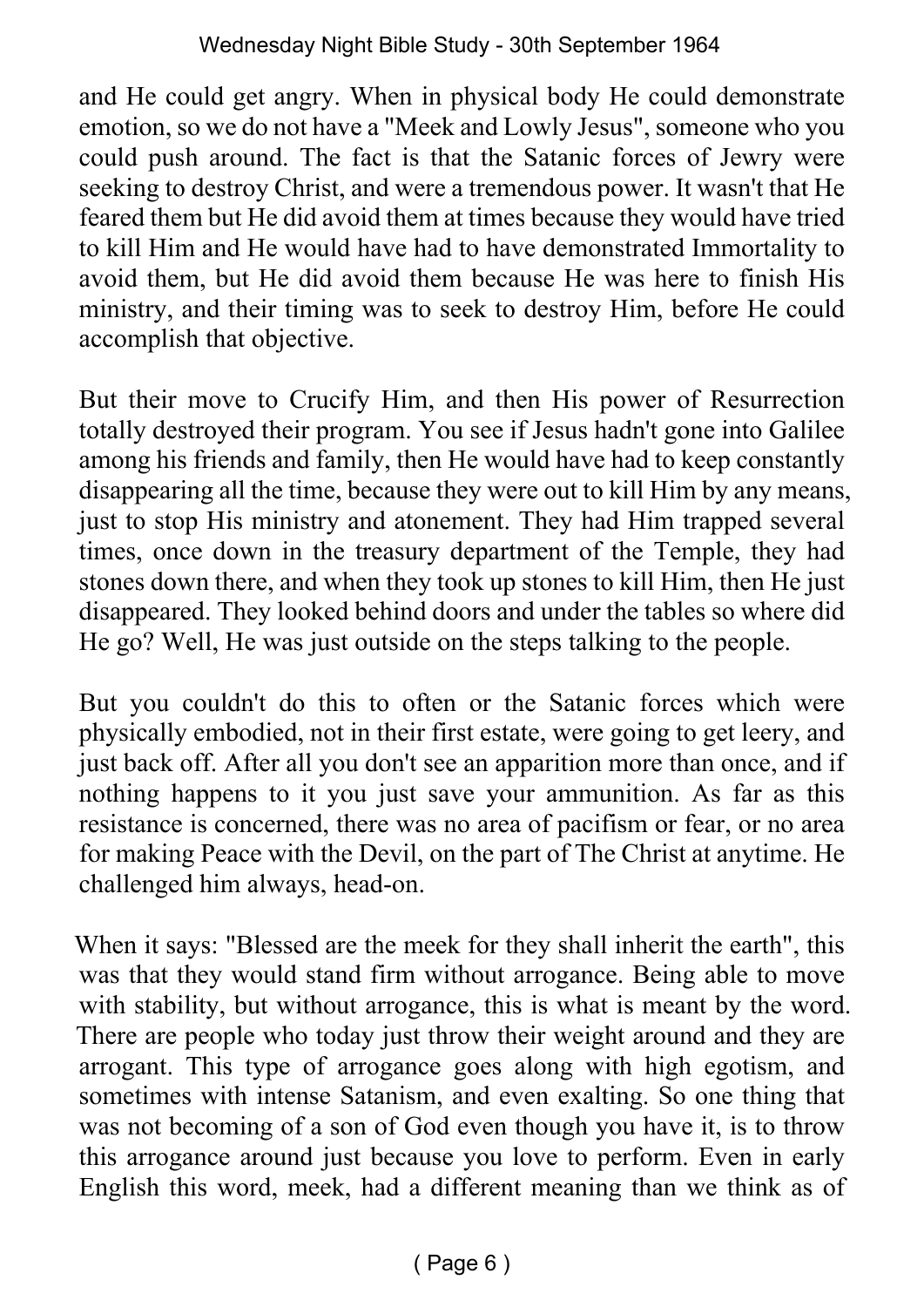today. For instance the Knights of the Round Table were said to be MEEK in demeanour. But they didn't mean by that, these Knights were a bunch of 'Milk Toast" boys because they wouldn't have gotten far in their work at the Round Table with that type of person.

**QUESTION:** Some say that the Germans are arrogant people, or were?

**ANSWER:** Well, we are getting into a rather technical subject here, the Germans are Judah people, of the tribe of Judah, and you find these Judah people in Germany and Austria, and their inheritance and heredity comes down from way back in the book of Genesis, Judah people were always a war like people, but they were also the part of the Household which was responsible for defence, and they were sort of a Para-military group. The white race spread into 2 distinct households, and then into eventually 4.

Thus because they did break up into sort of 4 groups eventually they had their 4 marching signs, the Lion on the East, the Man on the South, the Calf on the West, and the Eagle on a staff on the North, but of course the Eagle was involved in more than one place. Later the marching signs became, the Lion, the Man, the Bull, and the Eagle on the staff. But these 4 sides now had become almost a united kingdom with massive man power. Where as Israel when in Palestine before any split came, had their provinces laid out in the same way, North, South, East, and West.

The people of today from the tribe of Judah, along with Zebulon and Issachar are still on the East, and on the West are Ephraim, Manasseh and Benjamin. On the South was Reuben, Gad and Simeon, and Dan, Asshur went North taking Naphtali with them. The white Italians are of the tribe of Gad today, still some of them left. The Germanic people, the Slavs and the Finnish people are on the East.

On the West you have the Anglo ‑ Saxon people together with the Benjaminites. Some of Reuben people went North into the lowlands of Holland, and the Spanish people are of Simeon. So you can trace them today, and still locate the standards of tribes. And all of them had some type of military and all made their contributions to the strength of the race. When the Kingdom split because of those strangers who came in as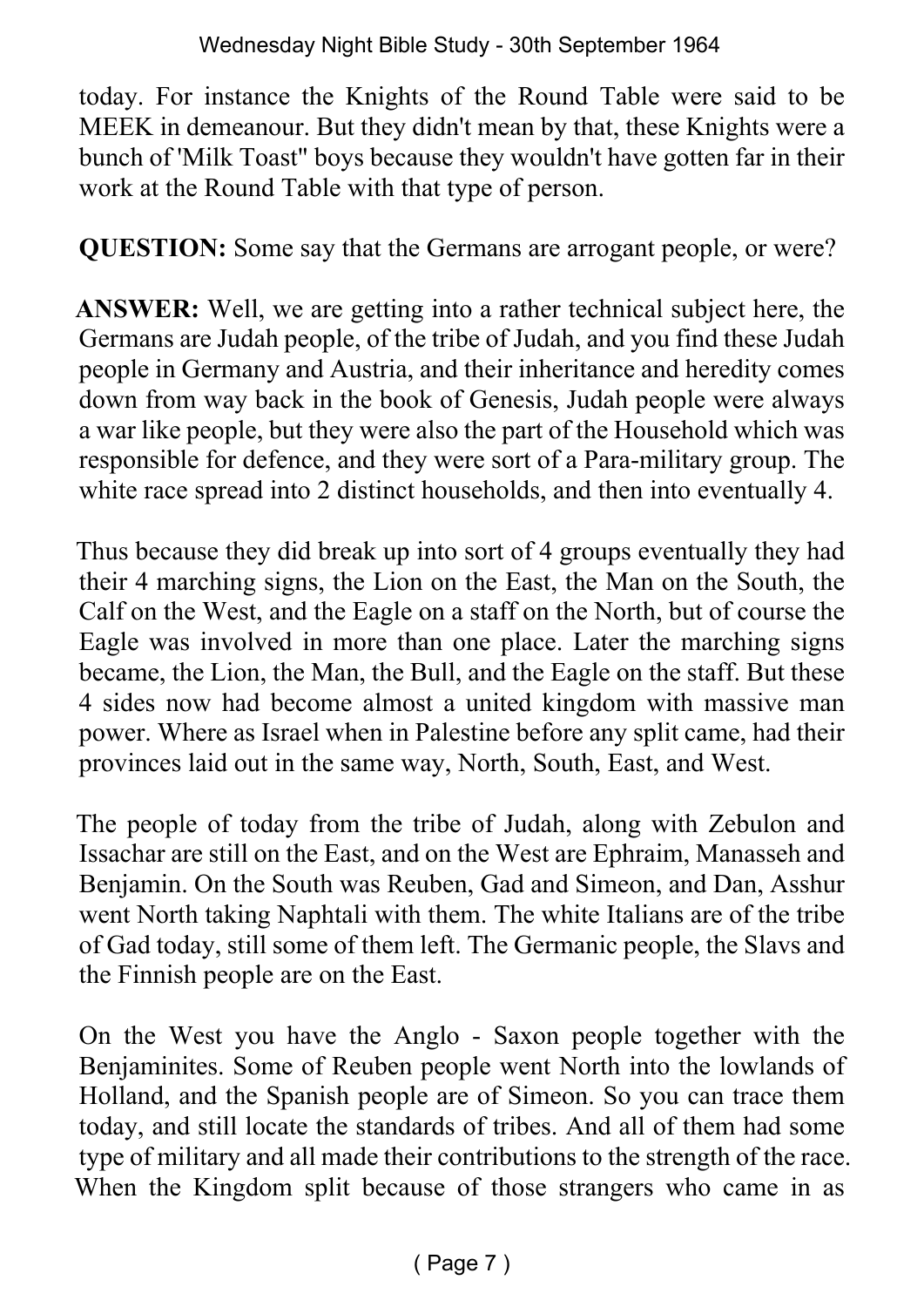advisors, they became weaker. Then Sannacherib came and took the Northern tribes and later on Nebuchadnezzar out of Babylon captured Judah and Benjamin. They went into captivity as they lost their strength of solidarity. But even the warfare between Judah and Nebuchadnezzar lasted several years before the Judahites fell for they were a war like tribe in its military.

And when they came into Europe this was the coming of the Goths and Visgoths. The first division of Goths settled in Central Europe and then about the time of the Titus the Roman in came the Visgoth and the Normans, and settled in their places. Asshur, Naphtali became Scandinavians, and some of the Benjaminites joined them but some of the Benjaminites were the Normans in France, and finally their standard was set in Iceland. The tribe of Dan, the trail makers finally settled their standard in Denmark, Dan's land.

The Anglo‑Saxons settled in the Isles and then finally spread Westward. The tribe of Gad settled in the Pyrenees, and in the Alps and finally in Rome itself. Almost all of the white Romans were of the tribe of Gad. Under the Roman Empire were Aryans such as the Simeon people, and others. The Apostle Paul for instance was a Benjaminite but was living with the Simeonites in the city of Tarsus, but this was a Spanish city in the Roman Empire.

This entire Aryan race has followed its prophetic pattern, and on of the most important things was that a barrier was to be thrown up between the world order and the Kingdom, this is a wall to divide East and West, and this is prophetic, and it was also to be a Judah wall, on the East.

In the Southern part of Germany is this small province of Saxony, Judah land but still a part of Germany. In the Anglo‑Saxon world you have the House of Joseph, they are also as Judah some are very militant. What we call the Prussians today, remember that the area we call Russia today was captured by Genghis Kahn and his hoards. This was done after the Jews from the Isle of Pergamos set up their headquarters in Venice. They virtually built Venice, and there they set up their headquarters of their Illuminati, and their gold buyers to influence the gold buying of all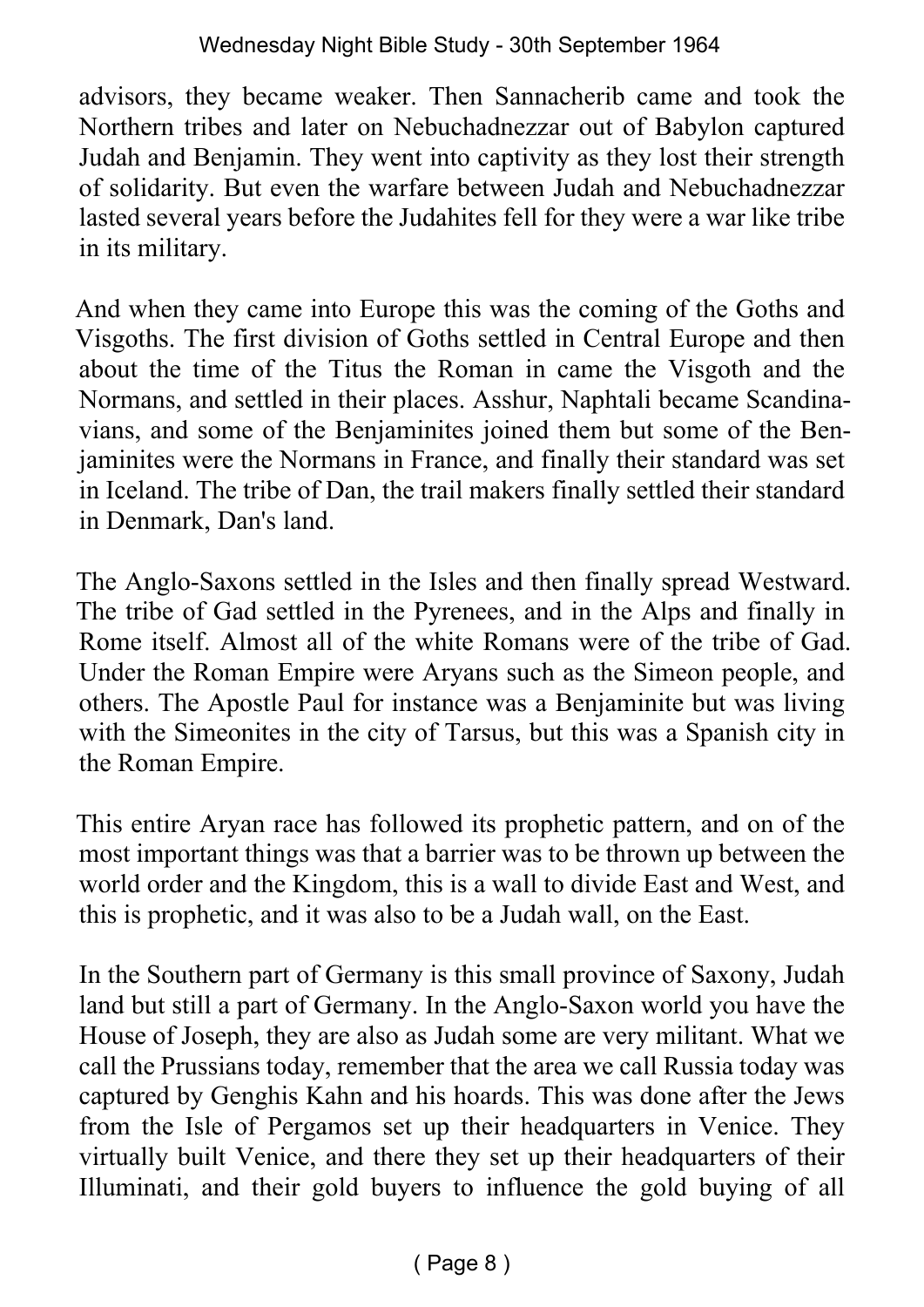Europe. It was from here that they sent out their feelers into Asia, to find some Tribesman who they could plan on to bring all these bands together into one fighting force. And then to deliver unto them the cities of Asia and those on the border line, and divide the spoils with the Jews who would make the conquerors feel utter dependent upon their guidance. Then they would bring him and his hoards against Christian civilization in Europe, and crush this civilization.

But they would divide the spoils and the Jews would live in the middle of the Christian society, open the gates of the city and point out the loot and so forth. This is why Genghis Khans contract was arranged by Chepe Noyon the Jew representative, and this led to the taking of the cities of Samerkand and Baghdad, and others. The Jews opened the gates of the cities for the Mongolian hoards, and they opened the gates to China as well.

Remember Marco Polo who went all over the East, well he was a Kike although people don't seem to know this, because he was such a world explorer. But he had all the Jewish backing in the world behind him. He was an operational man right out of the city of Venice. The thing which makes this significant is that after the establishment of what we know as the Russias, the word Kahn remember is the Asiatic word for ruler.

And the Czar‑Khan was a ruler after Genghis Kahn set up an Imperial Dynasty with one of his nephews. And Shoggy Khan was a nephew of Genghis Kahn, and thus these surges of the Kahn kept coming and coming against Europe. So Germany's seven Princes gathered together some of the best German Knighthood and a group of warriors from Northern Europe, of the race, and even though they sometimes fought each other for power, still they had an agreement for the protection of the race. This was only once broken and that in the time of Charlemagne who had a Dynasty power greater than some of the rest of them, but always they would turn for their King line right out of Britain.

Now; the word German actually comes from the fact that areas in Central Europe were called part of Gaul, the provinces to the north were German, in other words they called Northern Gaul, Germany and the word still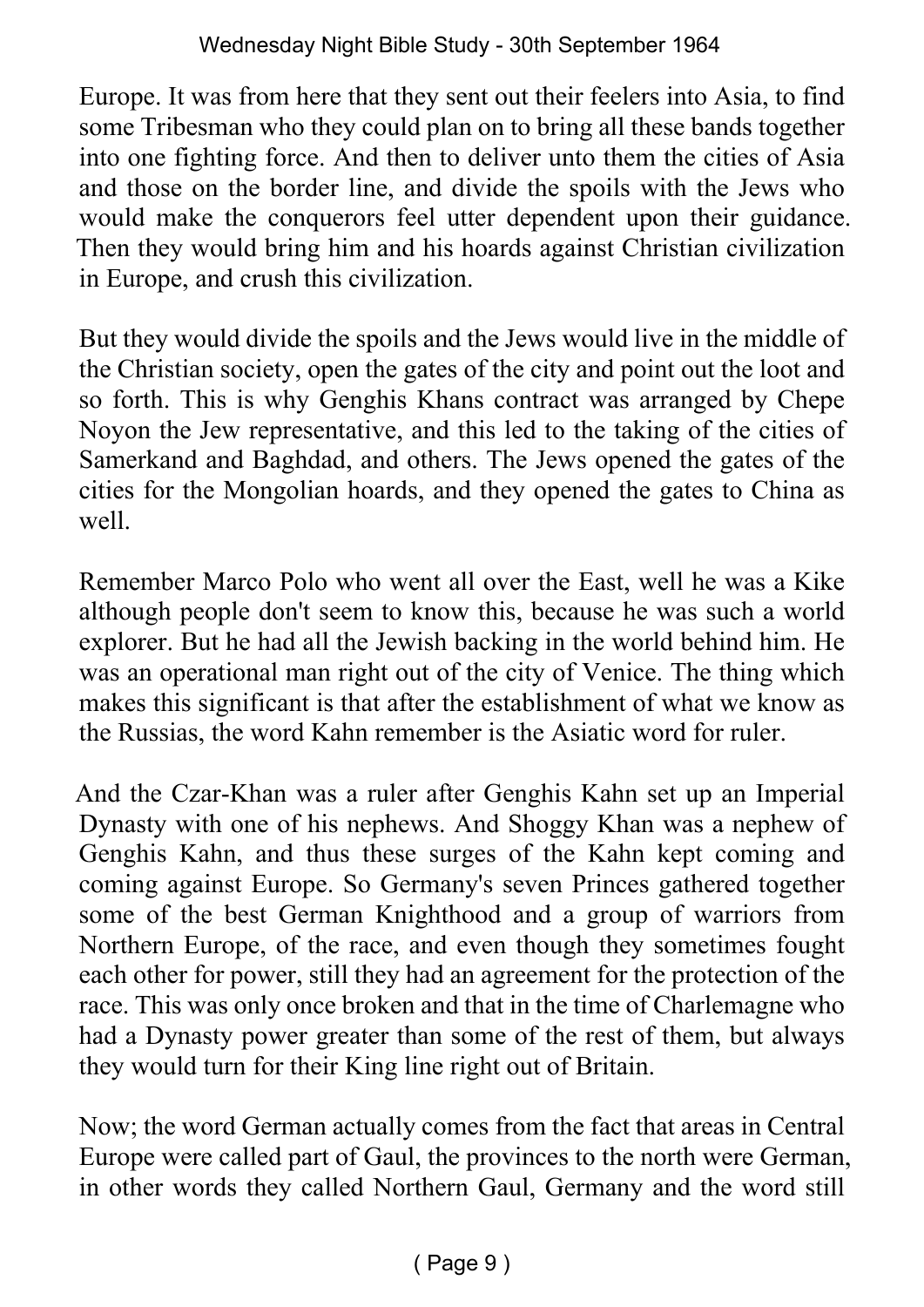remains, which was the Latin word all over Europe. But these people were Christians, even Protestants, and yet they referred to them as Huns and Barbarians, still they were Christians, and had good weapons and a fine civilization.

When St. Augustine went up to Britain, and then came over into Germany, and he said these Barbarians had a civilization as fine as any he had seen, he also said that their architecture is good, their metallurgy is good, and their art is terrific. So he said: maybe we have looked at them all wrong. They fight ferociously and we call them barbarians but when our troops fight that way we call them heroes. This was St. Augustine's evaluation of the Germans, and the British after he was there.

He had to admit that the Britons weren't so barbaric as Rome had thought, in fact they were rather smart. They wanted roads so when the Romans would come into Britain the army would retreat, and the Romans would build roads for their armies. This building roads is what the Romans did real well, they built great highways, and they used different grades of rock and sand and then sealed it with the tar from pits, and they had a highway nearly as good as ours today.

So when the British wanted a fine highway they would refuse to pay Roman taxes, and the Romans would come in and build these highways for their troops and then Britain would pay the taxes and the Romans would leave. So the taxes paid were a small cost to pay for the roads that they needed. Finally St. Augustine said: these fellows aren't so dumb they are getting just what they want.

The Romans were skilled architects and engineers and the bridges they built were magnificent. The Germans also pulled this and they had the Romans make one tour right up through the heart of the Rhine Valley. They put a beautiful road right up on the right side of the Rhine River. They cut down forests and built their road with Germans flanking them on both sides, and they got the road just where they wanted it. And when the Germans got all the roads they wanted they revolted and drove the Romans out. The Romans had built the road called the Romanian Way, and the Romanians were the Iron Gate to the East. Today there is still a highway all along the East side of Germany.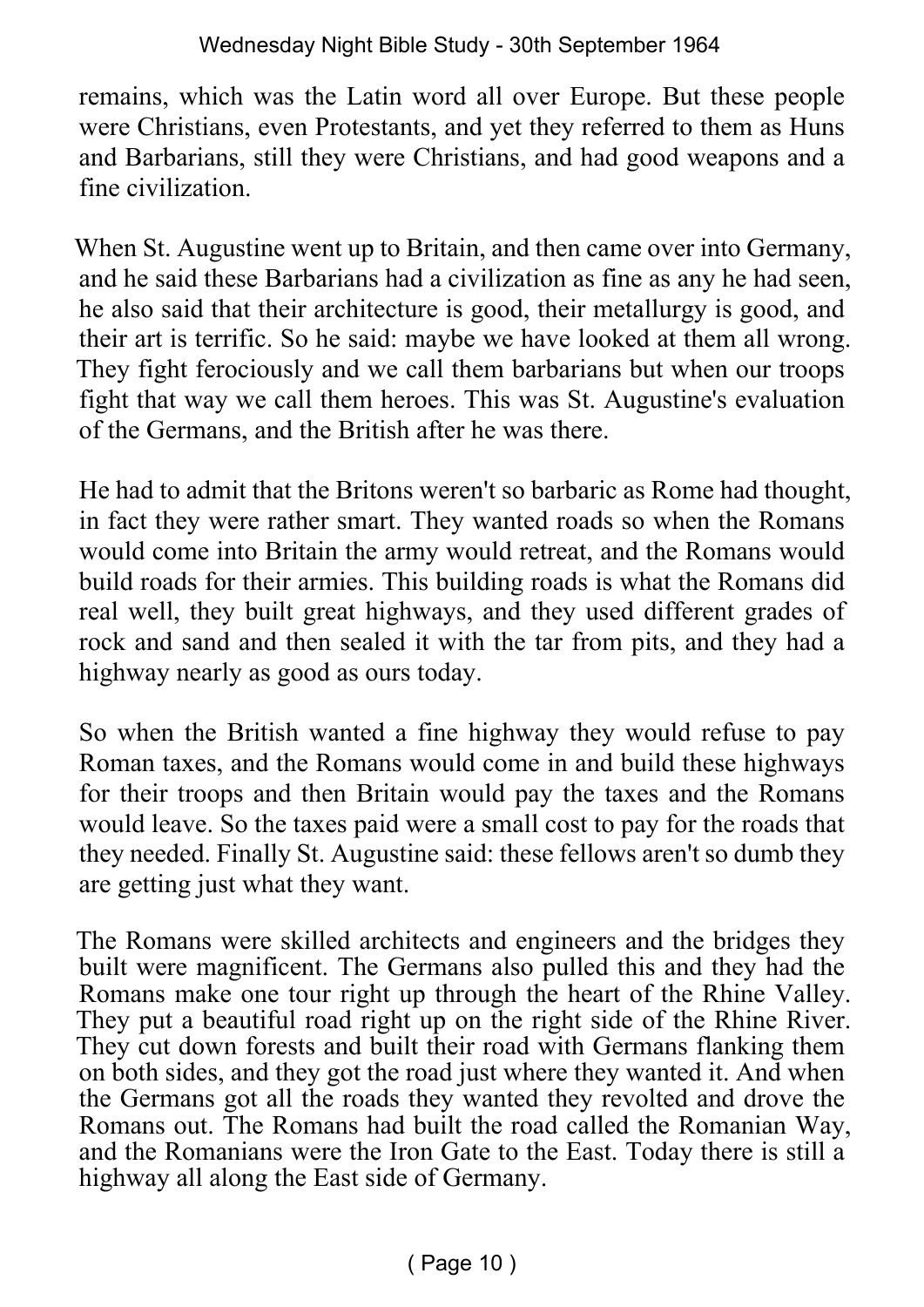Now; the Germans had set up a wall to keep the Mongols out, it went up to the North as well as to the South all along Eastern Europe, and they were trying to stop the Mongol hoards from coming into Western Christian civilization. Finally the Germans and other Knighthoods of the Aryan race moved east and conquered the Mongols of Russia and they overthrew this Dynasty of Shoggy Khan, and his hoards and they established a German Prince as ruler of the area of Russia, and established the throne.

And they called this ruler the Czar of this area now known as the Russias. Then from Germany eastward into Russia was formed a flanking guard for Russia proper against the hoards coming in. The first troops from Germany under the Czar formed a circle around Moscow and at that time it was not called Moscow.

These guards for the Czar were called Prussians. They were the finest of military of all the German troops. This Czar was from the lineage of the throne of David, just like the throne line in Britain. And there was marriage between the throne lines of Russia, Germany, and Britain. Thus King George, Czar Nicholas, and Kaiser Wilhelm when World War I started were all of the House of David, all tied into that chart on the wall of Buckingham Palace, and were cousins.

Remember God said there would never be a lack of one to sit on the throne, well there never has been a lack of one to sit on that throne, and it has only been a matter of selection. The Germans understood that the Davidic throne was to be in Britain, or in Joseph until the day when Christ would come. Kaiser Wilhelm was trained to thoroughly believe that being a man of the tribe of Judah, and ruling over Judah people was destiny. Even Bismarck knew this even though he was part Jew, but he knew this. He knew the Germans were true Judah and the Jews today know this.

They know they are usurpers, but also in Germany there will always be this so called Anti‑Semitism because this is ingrained in these Judah people, many of them know that the Jews are usurpers trying to steal their birth right. This ethnic pattern was so well known that I can show you this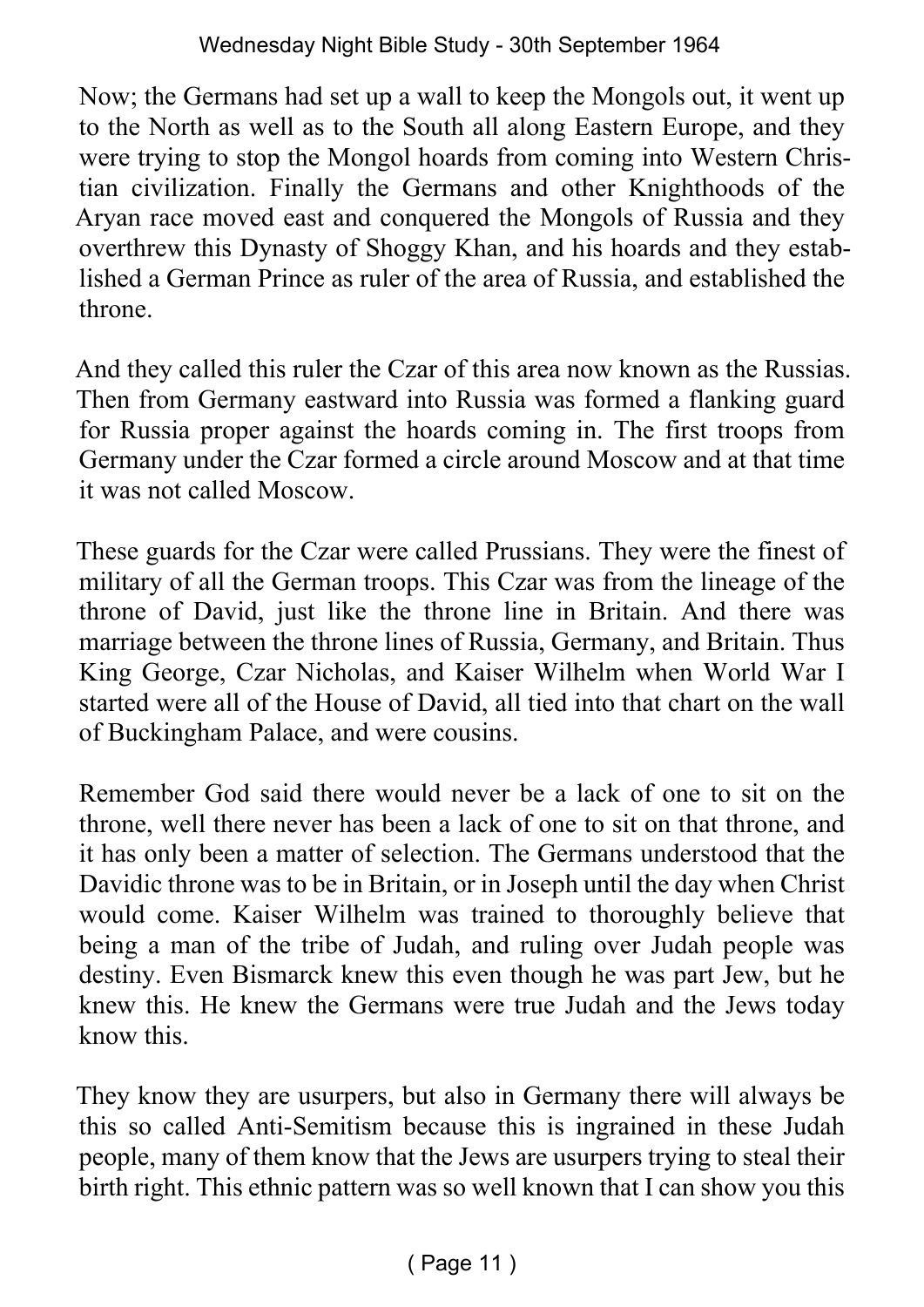in the history books that go back before Bismarck. And it is in British literature all the way back down through the throne line clear to Applestain in Ireland. In fact from the days of Jeremiah on, forward to Ireland, and from Ireland to Scotland, and to Wales, people, all people may not have known it, but the leaders knew, and the lore contains it.

Now; the military were the generals and throne protectors, Prussians, set up what was called a war college, and this college trained the sons of Generals to improve their aptitudes. These were intelligent young men trained in all the remembrance of their inheritance. And it has been proved that it is better to train a son of a mechanic to be a mechanic, and a son of a general to be in the same type of work as his father.

Thus these men from this college would develop the type of defence necessary for the nation. So Germany solidified all of its Princedoms and all systems were brought together, and they had this military order called Prussian. And as a military defence was thus formed to defend the Kingdom from the Khans of the East. Thus there was now a Czar over the Russians and for years they had no more trouble. Having now set up this Czardom they now protected it and they had a military flank always against the Khans, these Nomadic riders of the Steppes.

So the Prussians were nothing but a military line, and out of the white race, they were also great craftsmen. There were some men of the white race who were Metallurgists and they made swords, and some made shoes, and thus the military of the race was established, and we would see in the race this situation where a son would follow in his father's footsteps, and so on down. Today you find relative after relative coming out of West Point, generation after generation.

Other crafts work the same way, but there is always a layer of suspicion upon the part of the public of anything which is a professional officer as such. Always they think someone is going to take them over professionally, and this has of course happened when dynasties have become instrumental in tyranny. Actually instruments of tyranny were proselytes over our race, through the International conspiracy which has always wanted to rule the world at all times. And almost every tyrant we have ever had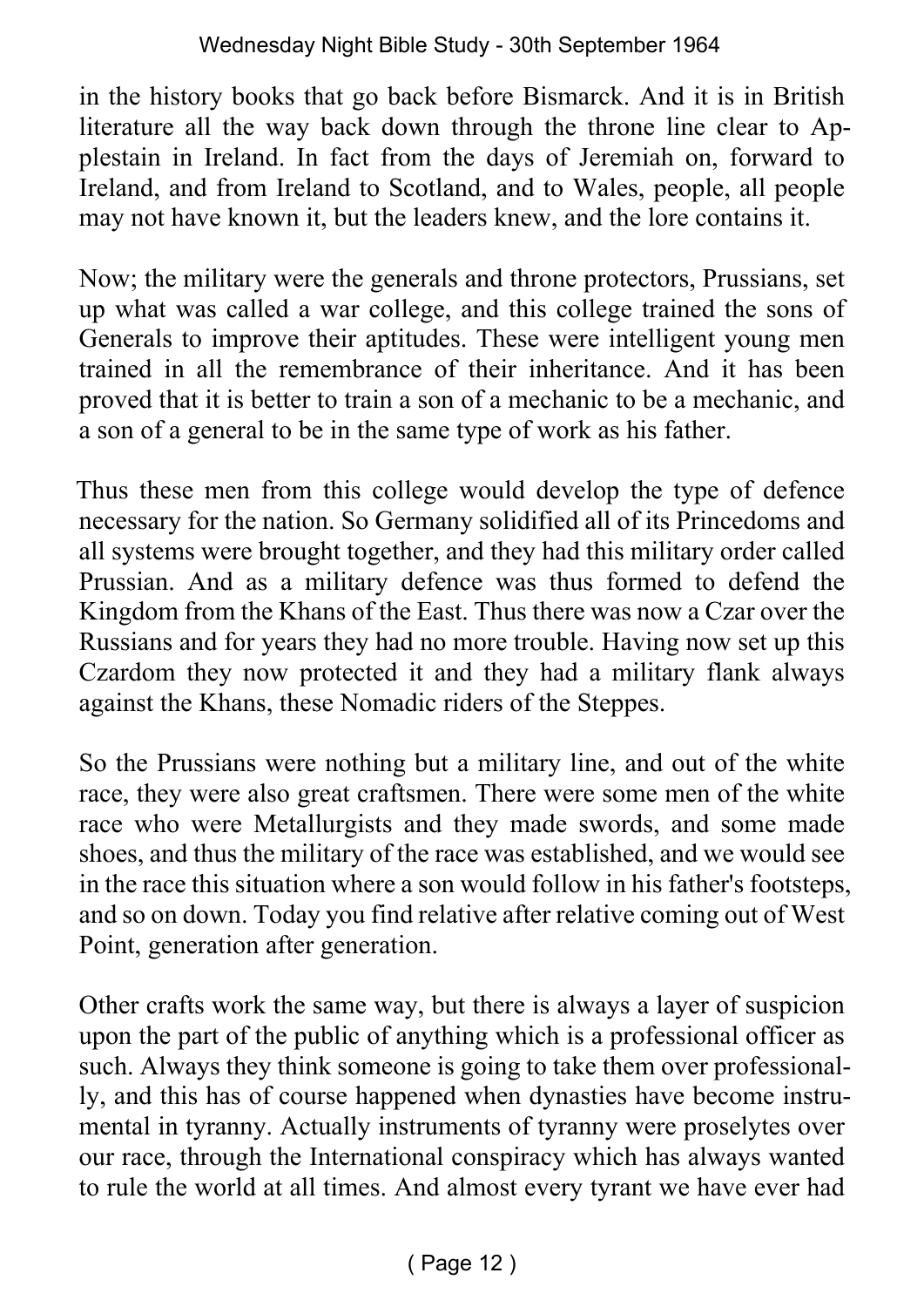was effected by Jewry unless he was sort of a sap like who shouldn't have been where he was. We hear people attacking the Prussians and they talk about the Prussian military cast, but this was just a responsible service.

Whether we know it or not most of us in the Western World can be most thankful that in Divine destiny there was that wall of the Prussian Military might which kept the hoards of Asia from coming through. If there had not been this strong military might in those areas they would have come through the Caucasus Mountains to spread out on into Romania.

They would have come out of the Northern passes as well and been invading out of Asia through out every generation. The overthrow of the Czar and his rulership ended all of this. Of course there were a few rulers who were not all they should have been, but not on the scale of tyranny as found in the World Order as the hoards of Asia took over. Of course the liquidation of all Christian society becomes the goal of the revolution, led by the armies of Christianity.

The Anti-Christ cannot stand our Faith, they must knock out the ruling families who know heritage and replace this rule with a revolution. Practically all those white Russians are dead, today there is almost nothing but Mongols. Khrushchev is not a white man, he is a Jewish Mongol. The little counties of Estonia, Latvia, and Lithuania on the border has now been mongrelised. There are more white Russians in America today than there is in all of Russia.

So you see how the Revolution has drawn the line between the Western civilization and Eastern civilization. Today when we look at this then we realize that the residency of Germany is probably like that of the Anglo‑Saxondom, it is well demonstrated as they bounced back after the war. So Germany is still a part of Israel, on the East standing in place, and one of the results of this perhaps not to far removed is that the Russians will try to sweep across Europe, and they will attempt this through Germany.

In this struggle you already have forces in Europe, and you are thus committed, and you will find that one of the strongest of allies will be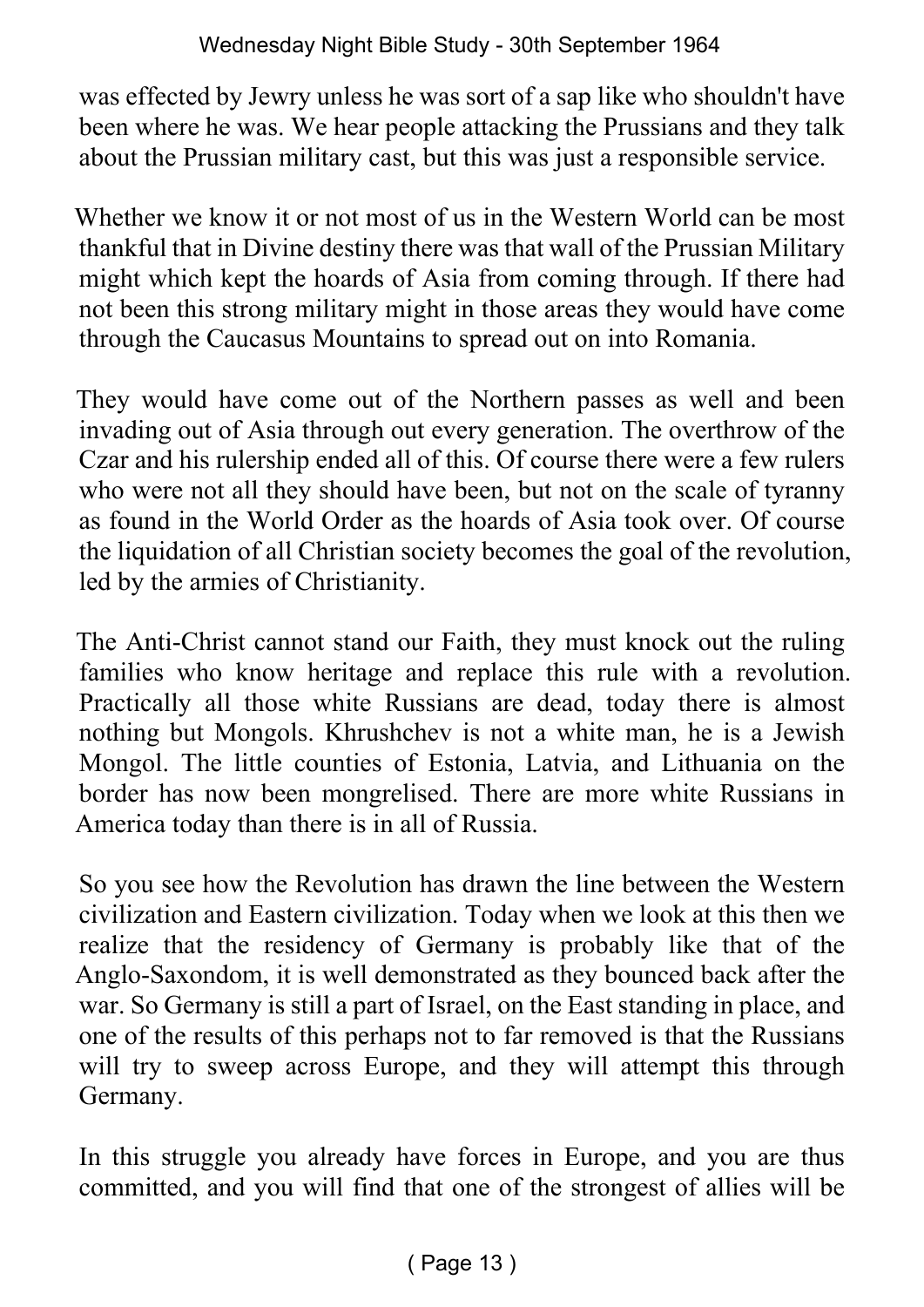troops out of West Germany. Oh, you say but there aren't any troops there anymore. Yes, they are there, you may think they don't have the Air Force or military strength, but in the hour which comes you will find that they are just as strong as they were in 1938. Make no mistake abut this, for this is destiny.

They may smile and bow but they will rise again. Even with all the technology of the Anglo‑Saxons there is also German cunning which has made certain areas of our technology in rocketry and space what it is today. Do not think Germany is backward in developments, for they have terrific potential for the future.

The Russians with the help of conspirators in our nation are moving fast into the nuclear field, they are stockpiling their bombs, but in the book of Zachariah it talks about the fact that in these latter days that there would be a rising powerful conqueror in the midst of Judah, and he would enclose all the people round about, inside the House of Judah (Zech. 12). Then he would wane because of the pressures of all the world, and the great struggle would come against all of our race, and in that intensive victory we would have to save the tents of Judah first.

Well this took place as Hitler tried to unify all the German people once more under the seven Princes. This was a great upheaval and struggle, and during this time we had the House of Joseph fighting the House of Judah, and this is what the book says: The Anglo‑Saxon people, the British and the United States as nations did get involved and we were fighting Judah, but if we had studied the scriptures we would have joined with Judah and the enemy would have been destroyed already. So let us hope there are a few left that we did not massacre at Nuremberg.

**QUESTION:** This word Deutschland, what does it mean?

**ANSWER**: The land of the government, the land of the law, remember that the law goes "out of Zion". This is prophetic, it comes down through out history for the law goes "out of Zion"; and the Sceptre is in the hands of Judah. So there is no question that the throne was transferred into the hands of Joseph for this period of time, but still the Sceptre is in the hands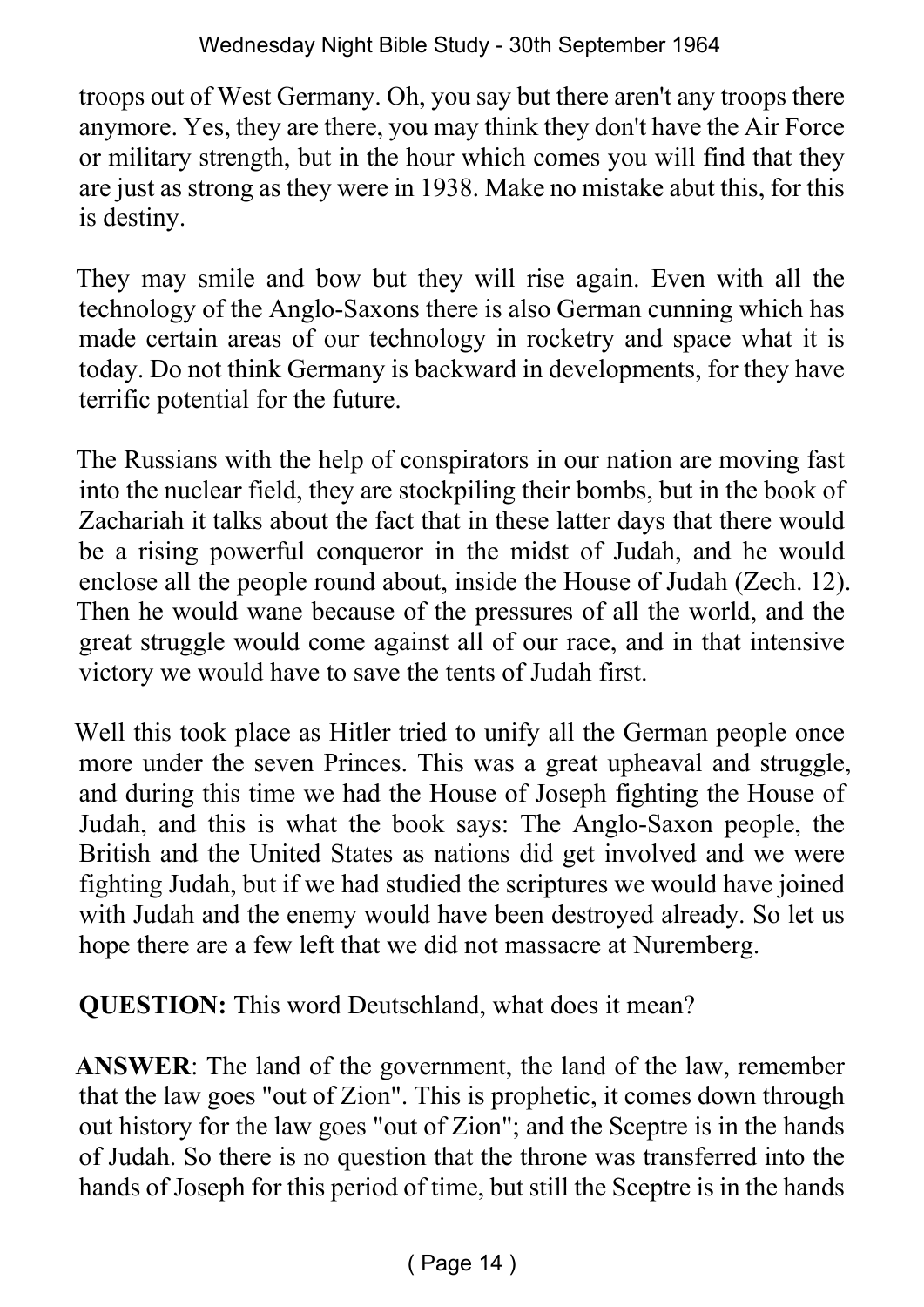of Judah. The Dutch know they are the tribe of Reuben, and they are not of Germany at all, but of course they are inter‑related. You are talking about nationalities here and not actually races. When you talk about the German race, this is an Aryan Race, and the Anglo‑Saxons are a part of the Aryan Race, as are the Dutchmen. So there is not a German race, but there is an Aryan Race from which the Germans come.

**QUESTION:** But this Deutschland, the law, this is not clear?

**ANSWER**: Well, this is a clear law, a law of science, of government thus a land of law, and out of Zion goes the law, which is a true law of God. This is the meaning of this word in the original.

**QUESTION**: Dr. Swift, where do you get all this information as to who we are, and about this law, and what is to happen, how do you know these things?

**ANSWER**: Well, there are thousands of volumes that contain these facts. Unfortunately today we do not have to many text books on worthy subjects which deal with the continuity of all these things put together. What we need most is a Bibliography of facts, because we have this lost Chapter so to speak.

Of course we are pretty well acquainted with the history of these people, but in studying the background of history of these people we learn. I can show you in German history as to how they set up the Czar in Russia. But you see most Englishmen don't read German history, they read English history, and we read American history and so forth. But here, we read contemporary and medieval history, but today they are brain washing all this. They are even trying to set up African history as European history, so you can't go by text books anymore.

But I have text books to Bibliography and history, and can show you anything I am telling you, and no historian that I know of today, or student in any of these areas will deny what I am telling you, or deny these sources of information, even though he hasn't thought about it seriously. We happen to have the capacity to correlate these things and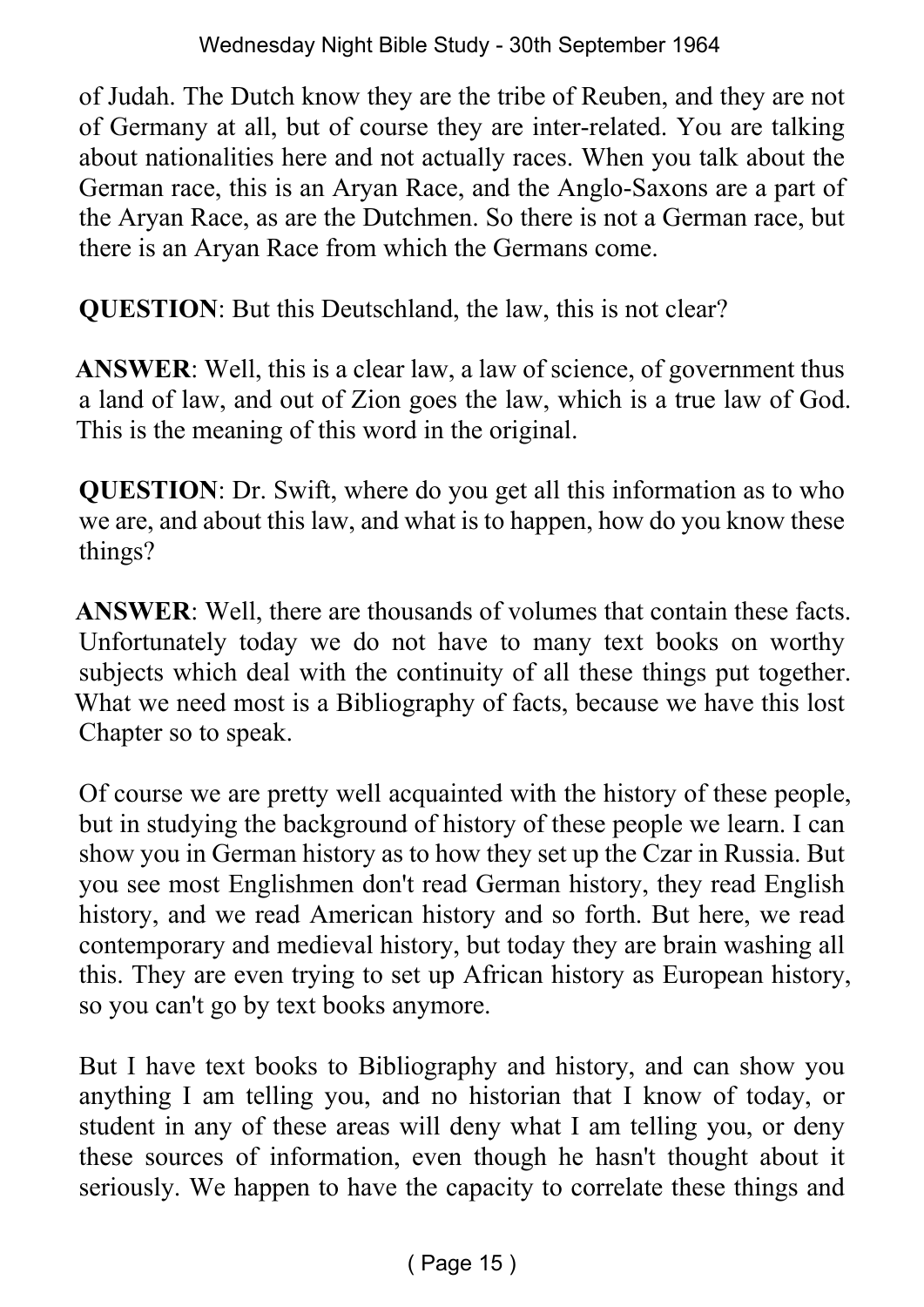remember where to put our finger on them. There are lots of books that deal with quite a few of these things.

**QUESTION:** I have gone through all the works of Howard Rand, and Comparet and there is nothing I can find that lays this all out and puts things all together, it seems like they are just Identity people quoting each other?

**ANSWER**: Not necessarily, we don't spend much time quoting Rand, and we were working before quite a few of the others considered as Identity began, but the thing is we are not quoting each other, we just agree.

Now; Comparet works with the scripture, and his work on the Jews is very accurate, as compiling of Biblical record, with facts and the Jews. And he is quite interested in certain areas of archaeology which ties the Jews back to the Canaanite line. Where as we are more interested in all areas of anthropology that we have run down in the ethnic line, the migrations, the philosophies, the semantics, and the responsibilities. In this instance the important thing for us to under stand today is that the Christian church is a Living Oracle, this is God's purpose.

It is the Oracle among the family of nations, as to what this family is to accept. So the church should not only be equipped to teach all Truth, but also the relationship of all these things. I don't like to tie the church to one set of ideas. In other words someone says: are you British Israelite? No, because Britain is only a small part of this entire picture.

The entire Anglo‑Saxon, Nordic, Basque, Scandinavian, Germanic, and Lombard people, all these are kindred people, all of these of this Adamic race coming down into their heritage, even to their naming is a part of "Is-ra-el", that He selected, for the name of "Israel" before it was given to a specific household was given to the Whole race, and Israel means "Issue ruling with God".

This was told to Enoch, and it was known in the days of Enoch and Job, and Seth also knew that he was of God's "Israel", that he was selected to be the posterity of these rulers with God. The ancient writings of Seth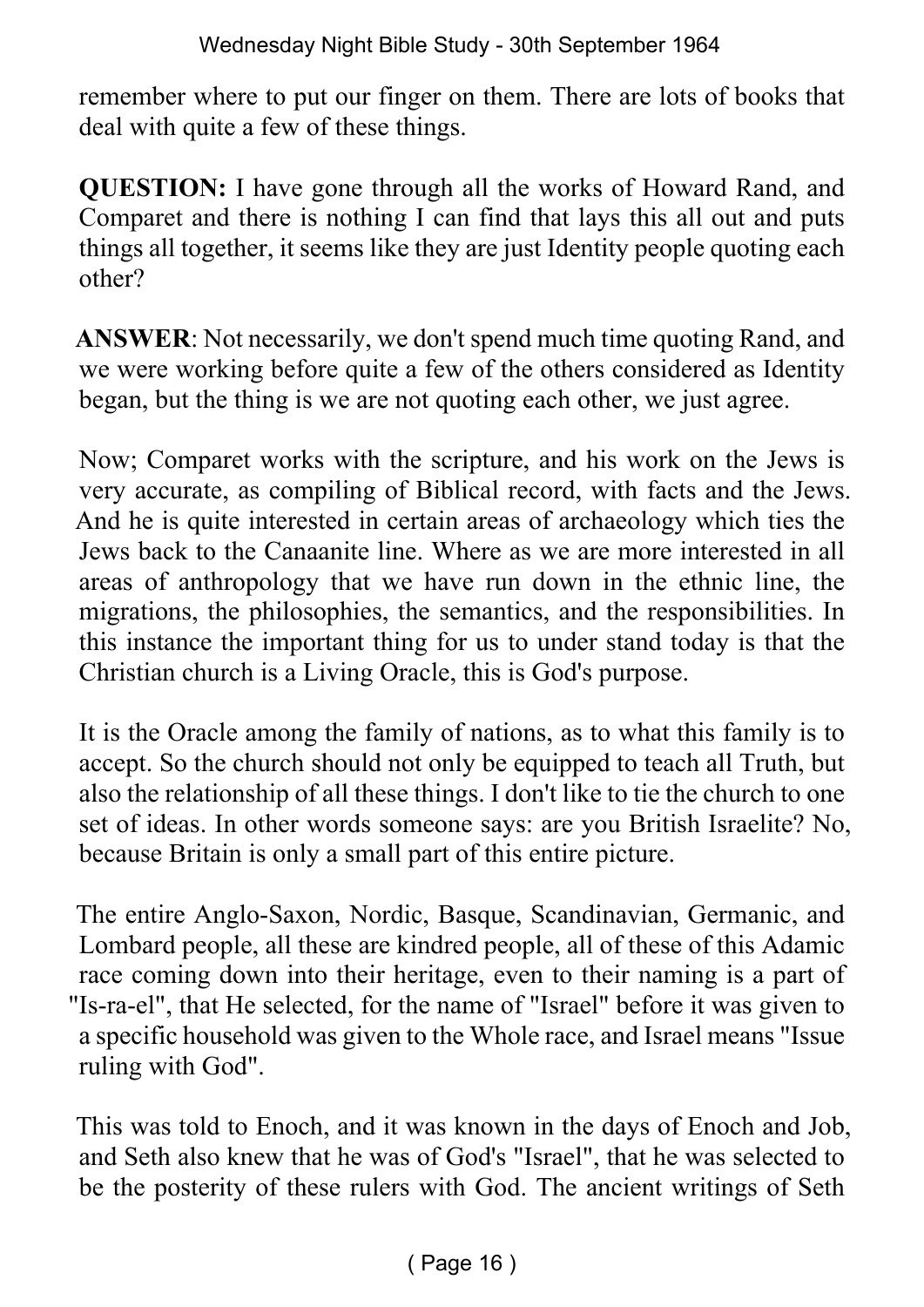were known, they were traditional, they were available in the days of the Zohar when they had all these scrolls. In the days at Nicaea, the books of Seth were not canonized, they did not take these scrolls because they were somewhat fragmentary.

Some of the documents of Seth however had been long used, but Rome did not particularly want to absorb the books of Seth because these books were absolutely predestinarian, Divinely Totalitarian directives. This was the race by which "I AM going to set up my Kingdom, with which "I AM" going to accomplish My purpose. And through this race My Celestial children come into this world, and of them I shall love nothing.

Now; no theology which operated on a possible loss operation, that required a High Priest craft to retain the law wanted to canonize one of the earliest documents of written revelation which said: "I am not going to lose anything". Thus you could not have this and Priest craft at the same time. In fact this negated the Priest craft, so it was not canonized.

In fact almost all the decisions as to whether the books of Seth was or was not inspired, when they worked on the acceptance or rejection of the books they were considering at Nicaea, it was does this do anything against our influence and our position, and our control. This was supposed to be the spirit of the meeting, but after 10 o'clock in the morning that fine Eastern Greek wine was the spirit of the meeting. However we are very fortunate that God used as an intervention pattern so that we at least retained 64 out of the 66 books that are good ones. From the 163 we have 64, and we could have used most of them.

#### **QUESTION:** Where did you find them?

**ANSWER**: They were found everywhere. The Church in Alexandria, Egypt which Mark was pastor of, had them all. In fact in early church literature, going back into the writings of Clemens and Polycart and you find them quoting out of a great number of these manuscripts that you do not have today. But there are fragments of them, and sometimes out of libraries they do show up. And over the last 400 years or more there has been times when they found bound clusters of these translated and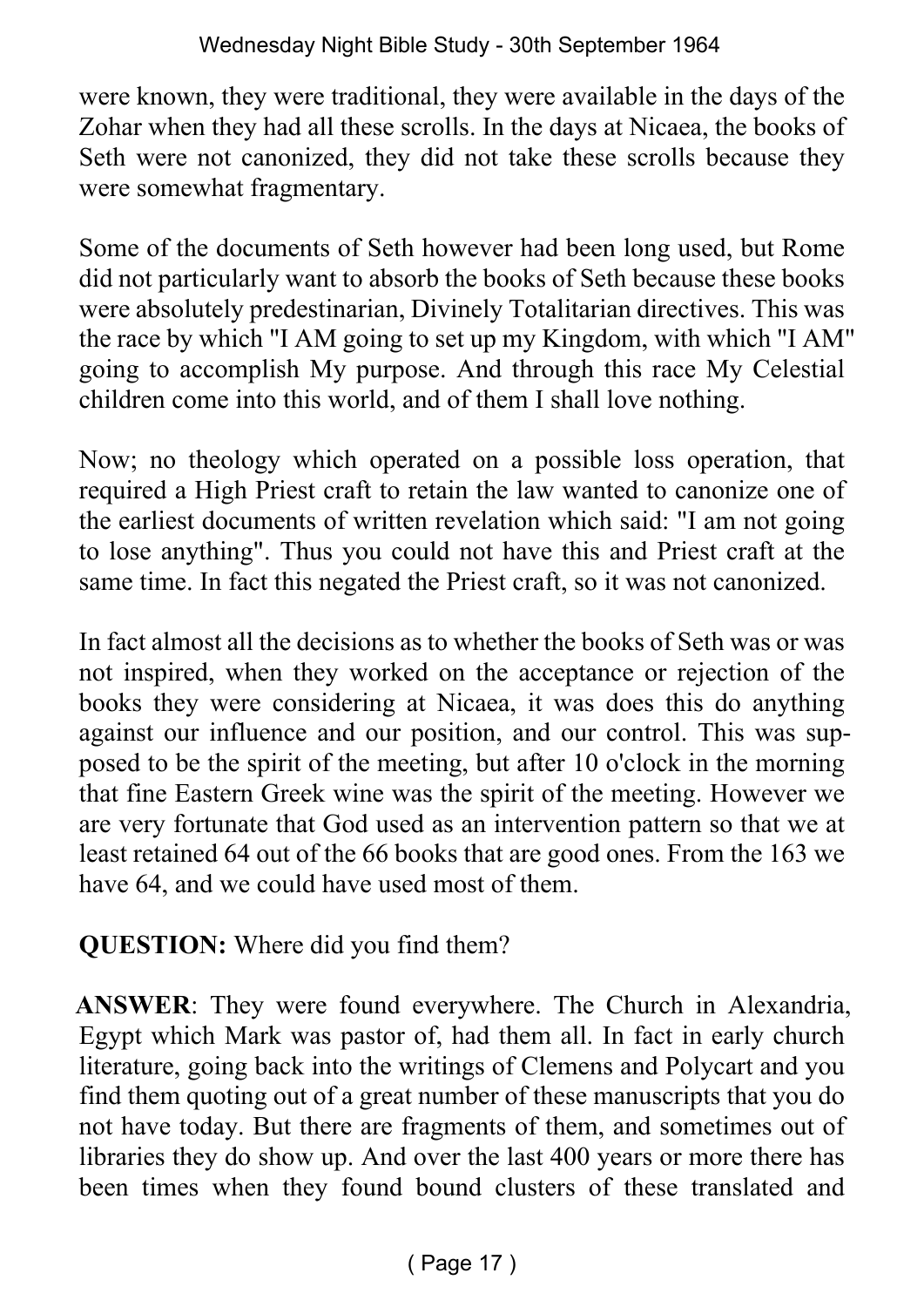published by British publishing houses because of the great curiosity of people to read all of the scared writings, records and books. And you can read even all things of Buddhism and Hinduism, and so forth in English today as well. But in this instance the Episcopacy became very responsible to protect the souls of all their believers by denouncing all that was not Episcopacy, (church government by Bishops).

So therefore they permitted Oxford to publish these things, but they would always make a declaration as: We believe these to be spurious. These were not canonized by early Christians but were thought to have been written in the first to the third centuries by Christians. They continually did this, trying to discourage the use of these early scrolls, but the thing that amuses me is that the finest people we had in the world were Christians whether the first or the third century, but if Christians wrote these things in the first or third century, they were either copying them from manuscripts which they had or they weren't very good people, so which?

In other words, I have been fortunate to discover that most of the good documents of the earlier ones existed so far before the second or third century that they would have had to be copied by these later Christians. For instance, Mark had them in his church in Alexandria, Egypt and the early church Fathers quoted from them, therefore they surely couldn't have been written 200 years after that. So in the actual verification of the antiquity of these documents and the acceptance of them we have found to be an interesting area of research, and quite extensive as they run backward to those like the book of the Bee, the books of Enoch, and we find them quoted in the Old Testament.

We find that the Zohar quoted them, and that before Enoch and Job were born that these books of Seth and the book of Bee were guiding books for the race. It wasn't until around about 1450‑80 B.C. that the scrolls of Moses became in common usage. Then these were kept and copied diligently by the Levites, so that in the days of David, we still had the writings of Moses and Samuel etc., all of these were separate scrolls. Never were any of them all bound together, they were kept in their separate scrolls, and then all bound together in the third century. Then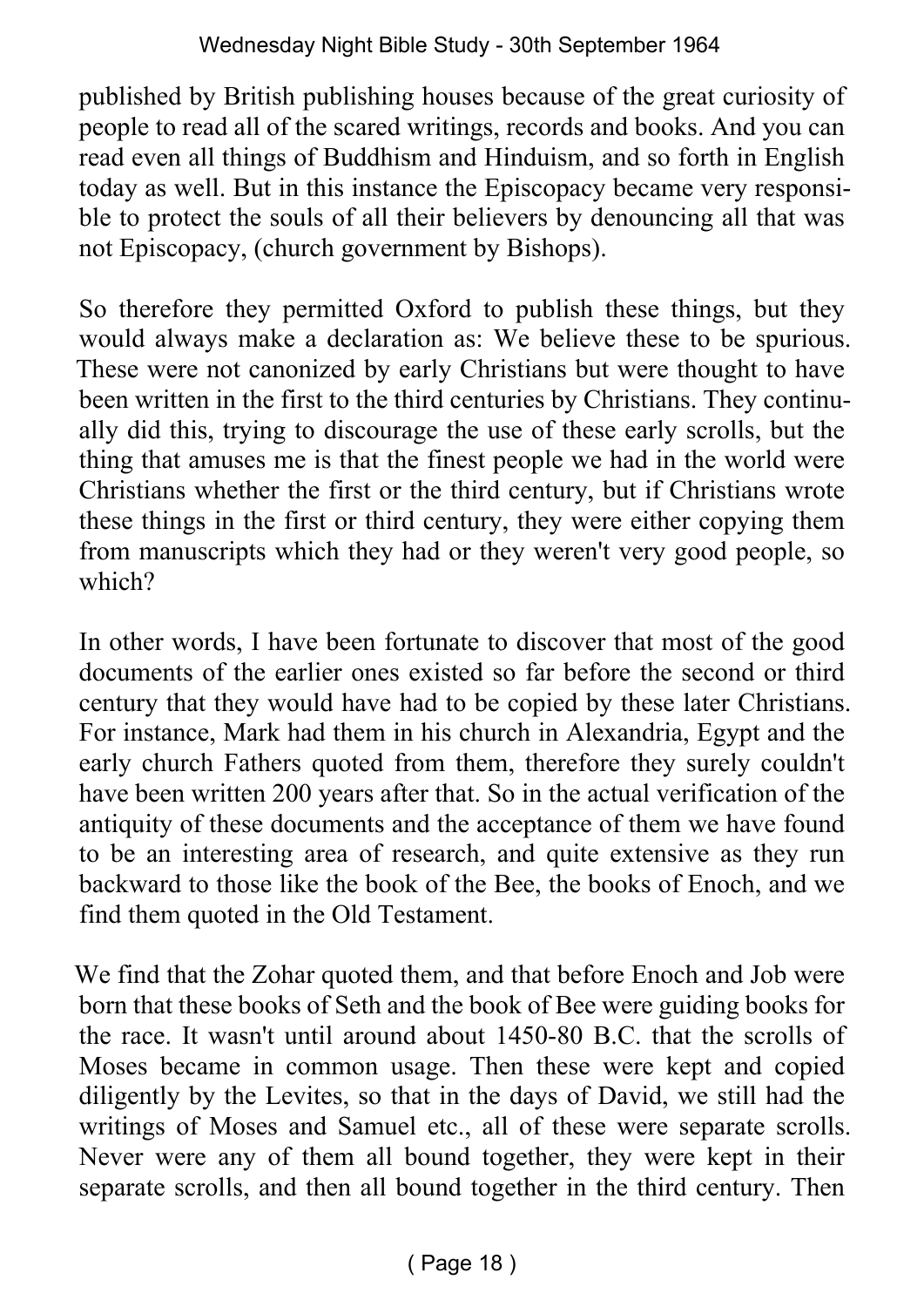they were still religiously copied and bound together. Then the printing press started to come with the Gutenberg Press, and this finished the tedious copying which no longer was needed. But there were centuries, clear up into the dark ages where the Monks were laboriously copying these passages, and books even at this time, then the Sinatic and Vatican manuscripts were already slightly changed from the earlier manuscripts.

Where as the earlier manuscripts had been changed by Jewish scholars when they moved in to control the church of Rome, where in earlier texts could still be found and compared, for instance in Holland and places in Germany, these started to disagree with the Vatican text.

But pre‑eminately today the King James Version is translated out of the same Greek-Vulgate-Vatican text material because the text out of Alexandria, Egypt passed through Rome. But see how the truth still comes out, for they could not quite bury it. The only thing which happens is that the attempt to sow controversy in the scripture by the enemy was to try to obscure the things they did not want us to know. But what they did not have was spiritual discernment to know was that God had seeded this through the whole book until they were still not able to blot it all out.

Now; we have people today who do not worship, THE LIVING WORD, instead they worship the paper and ink. If there is one sentence which disagrees with 2/3 of the book, still that sentence has to be right according to their line of thought. But we discover that this sentence was not in the original, it was inserted to change doctrine and to confuse people.

So you must also accept the fact that since there are areas of this by inspiration that there are also evil men. Just like all men in this room being dedicated to one thing, which is to serve God to the point of their vision, yet God has called them separately, and gave them vision and directed them to write these things, it was like this, these things in the scrolls which became, THE BOOK, this is what happened with this book.

Now; if this thing had ceased, if after the book of Revelation was finished, if there was no longer any revelation like this we might be rather hard to put to keep up with truth. But his has not ceased in this "Called" ministry,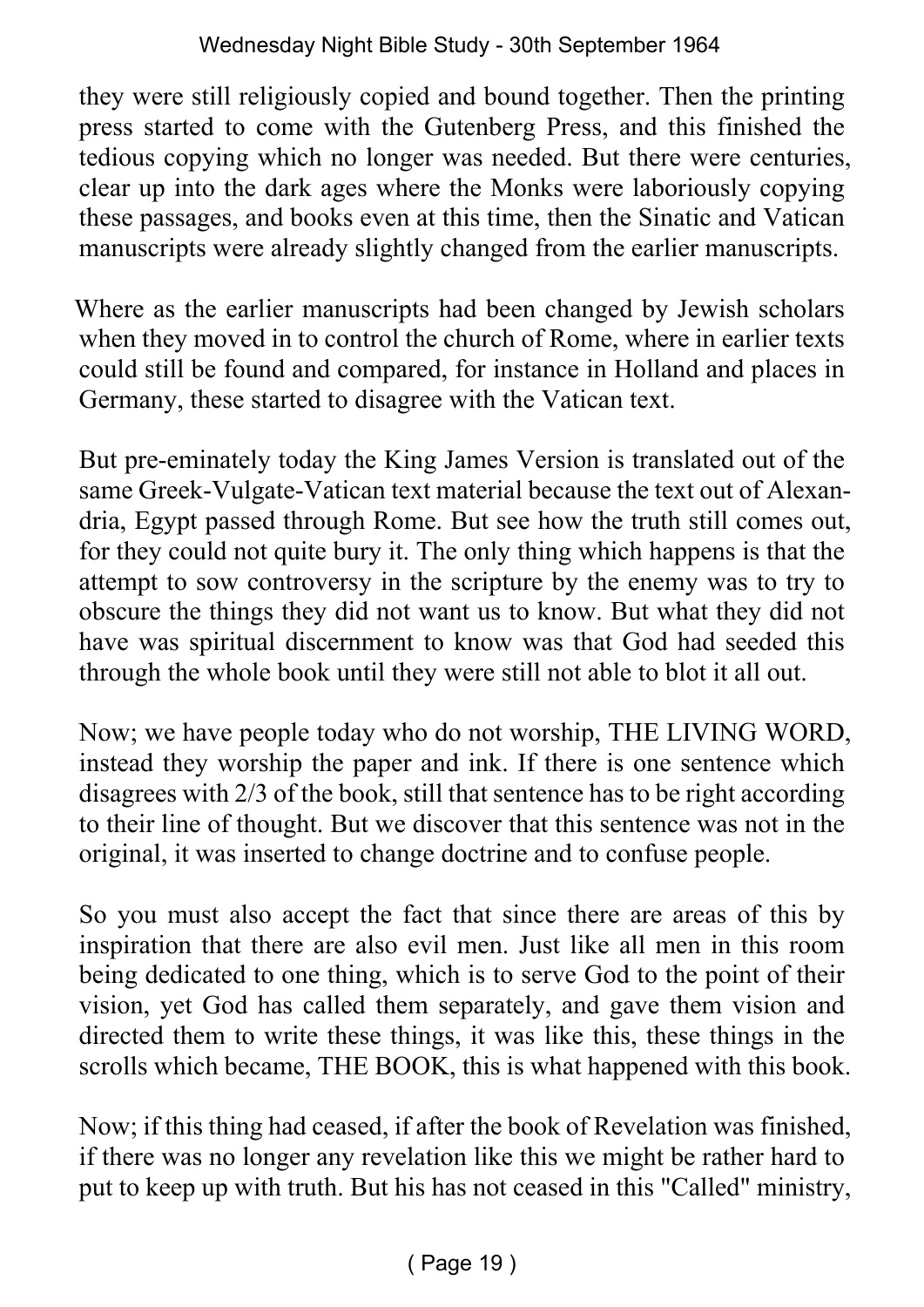and God does not only just give a flash picture. I can go through this passage and line this thing out, why? Because there is a monitor right here, in your head, all the time which rings the bell saying, this is spurious, this is right. When ever this happens and I go over this area, when it hits this way I usually find by research that it was not in the older texts, but was the result of later translations.

We have repeated this many times as we have pointed this out to people that the last of the book of Matthew and also of Mark were not even in the original, actually 20 verses were added. That idea for you to go into all the world and preach to every creature, the whole thing is a lie, for God never said anything like that. Go back to the book of Mark, the last Chapter and look at the footnote, and it tells you that from verse 9 to the end of the Chapter were added by 2 Jewish Priests 200 years after the death of the Apostles.

But we still have this in the book that these Apostles wrote. In other words it is impossible for the Apostles to have written these verses we find here which didn't show up until 200 years after their death, so we do not accept those verses. It is saying here, Trinity, but they do not make any sense anyway. Do you suppose God ever said for you to go out and preach to every creature? You might have better luck preaching to some pet dog than you do some people, but there is nothing in all the true word that says that those who believe will be saved, and those who do not believe will be damned.

Salvation starts with THE LIVING WORD, this is true because they are saved from the errors of their sins. It was not to save them from the torture chamber which He hadn't made. And this shocks people because this 'torture chamber' is always for the other fellow. But there have been people who thought they were never going to make it. We have mentioned this in the past, and we mention it again, over in the book of Deuteronomy which is the last of the books of Moses, and yet it tells about his death and burial.

Yet no one knew where Moses was buried, and according to tradition the body was hidden. So how could Moses have written the end of this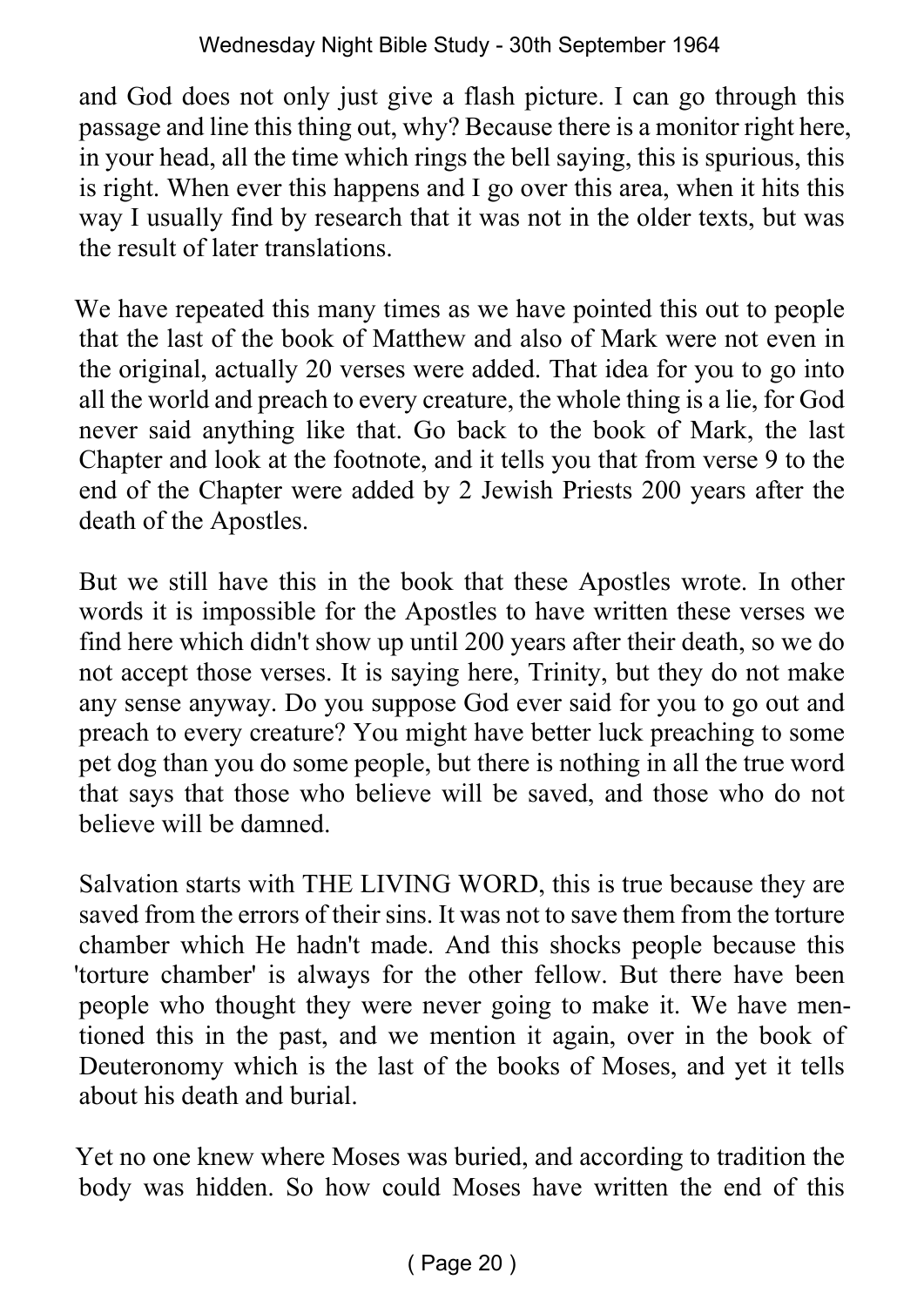chapter, when nobody else knew about his death and burial? The last of the book of Deuteronomy of course was not written by Moses, he knew that his time had come, and he just went out to depart this earth, he didn't think he was going to die, and he didn't, he was just carried upwards just like Elijah, was in a space craft of some kind.

Some people don't like this word space craft either since there are so many of them around now, so call it anything you want, call it a chariot, or call it a super dread-naught of the MOST HIGH but this is what was used. The great ships came in the days of Ezekiel, and they were real. I have seen them and no one has given us any astronomical word for them. No one in our great observatories are telling the truth if they say they haven't seen them. I know it is not taught but I also know many of these men, and I know that I can see with my equipment, so I know what they can see with all their advanced equipment which is available to them.

Now; getting back to Moses, remember that Moses was with Jesus on the Mount of Transfiguration, with Elijah also, so this is evidence enough. If Moses was dead, he would have been in the Netherworld waiting for Christ to come to speak to the Spirits of the Adamites in captivity. But Moses was not there, he shows up on the Mount of Transfiguration with Elijah before the crucifixion. He was already in the dimension of spirit, and never tasted death, that was why he was on the Mountain of Transfiguration.

The thing I am pointing out here is that in the original text of the book of Deuteronomy before they redid the Septuagint there was nothing about Moses dying. The text closes with Moses knowing that he was about to depart. That he was not going to enter into Canaan land for YAHWEH was going to take him. So the Septuagint was redone and all this nonsense about Moses being dead was put in. But you remember how the Devil did not know where the body of Moses was?

In the book of Jude it tells you this, the Devil was arguing with Michael, and Michael the Archangel is actually the commander of all the fleets of space. He heads all those fleets which Daniel tells about which are thousands times ten thousands, times thousands. In this last climatic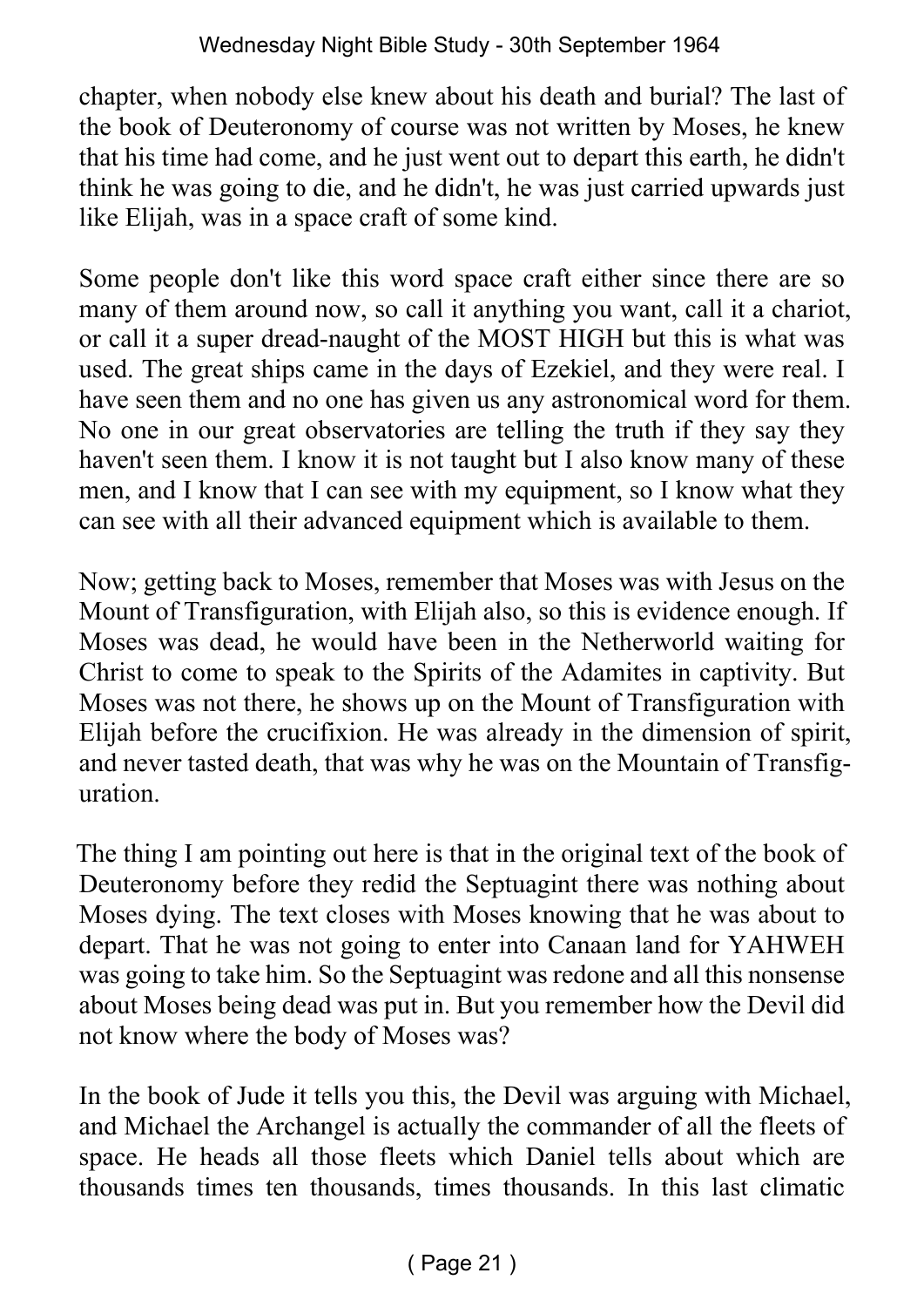struggle (Daniel 12) again Michael is to be called upon by the children of God, and he is going to deliver every last one of the race with a great victory, just as he threw Lucifer out of the Heavens in the early days.

Then we come into this picture, when Michael is down here in this Solar System and along comes the Devil and he says: I have a right to all the dead for "The wages of sin is death". Therefore I demand the body of Moses, so where is it hidden? So we have this dialogue which Clemens writes about, and supposedly contains much more than just what we read in Jude about the great argument between Michael and Lucifer, for Michael says: who said that thou hast conquered Moses?

The Devil says: well, he is gone and I demand his body. Michael said: you are not going to get it, and then undoubtedly Michael and the Devil had some words, and undoubtedly Michael had a few choice words, but YAHWEH stepped in and said: 'Now Michael you can't cuss Lucifer out, stop this, you can fight him, but he is an Archangel too. He is a fallen one, and you can thus fight him, but you can't say anything about him.

This is the dialogue and the book of Jude states that before this was over that Michael said: If Moses were dead you would have his body, but since he did not die you don't have it and you can't find it. Lucifer said: But he died, you just carried his body way out into space to rob me of his body, and I demand that you return it, or I will wreck great havoc upon the kinsmen of YAH. Michael then dared him to do that because then he would intervene. So the idea was that the Devil would take his spite out on us because he could not find the body of Moses. And Michael said: 'If thou had a body thou would have filled it with evil spirits and led the children of YAHWEH away with this body.

You and I know that if they could have resurrected the body of Moses and put an evil spirit in it, they could have led the children of Israel around more than they already have. This is why Michael said but Moses is not dead. He said you will never find the body of Moses for there is no body to find. This conversation finally reached a point where YAHWEH stepped in and HE said: 'Be still Michael'. So I guess that even Archangels get angry at times.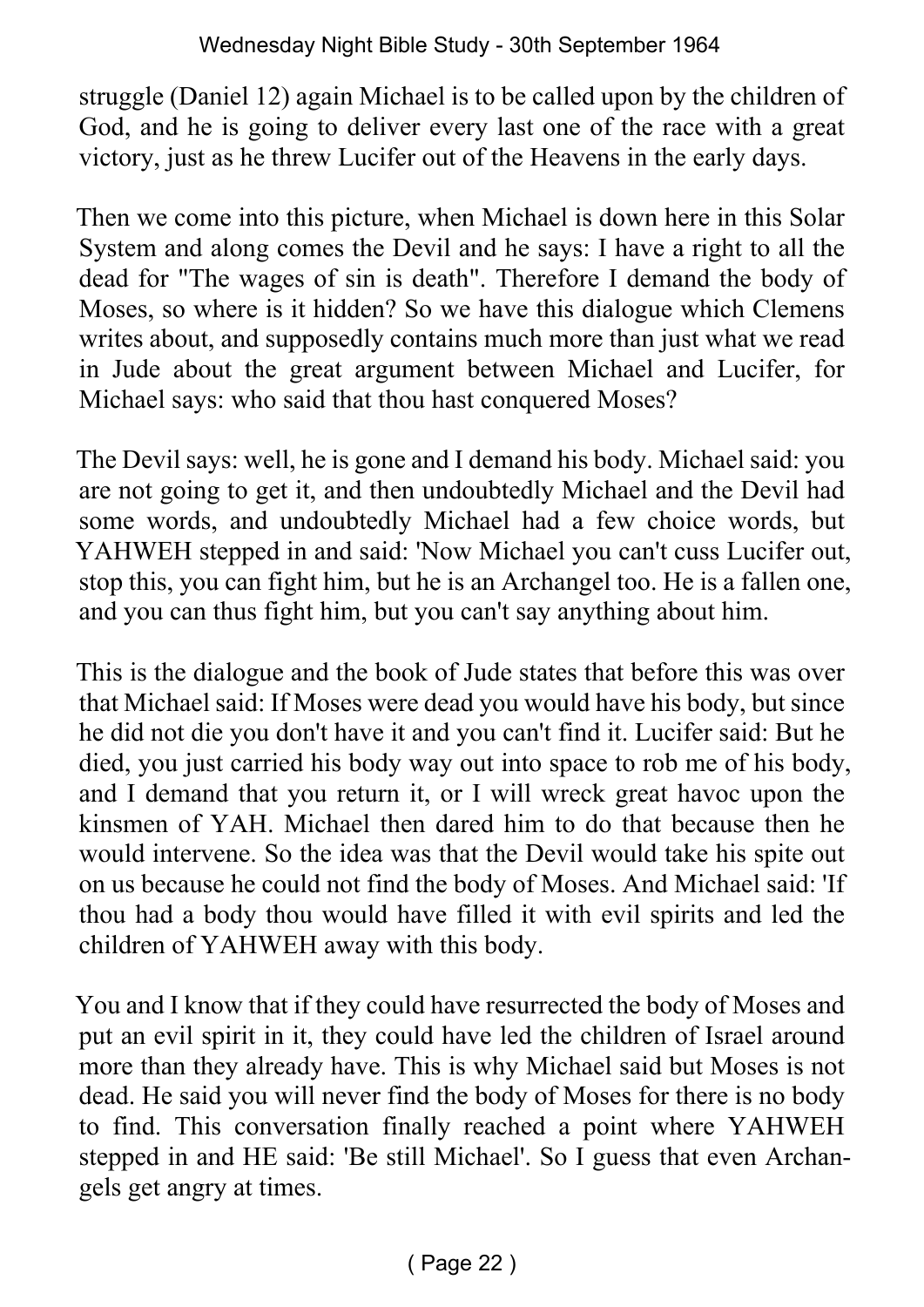This is what I wanted to point out, these are just some of the outstanding points where changes were made in the scripture. All the way through even the New Testament insertions made, and this word, Sheol, which is the grave because the physical body breaks down as violations of Divine Law occur, having lost its power to perpetuate, it thus is subject to, 'The wages of sin is death'.

The grave thus is Sheol, and any place in the New Testament where you have any Hell, it is translated from the word Sheol meaning the grave. In the Old Testament it is Sheol, and in the New Testament it is also Hades, but always it is taken out of this word, grave. The thing is there is not one place in the translation until inserted in the Vatican manuscripts, that sets up a Babylonian perdition meted out by the gods for vengeance or disobedience. The Conquest over death was **the Resurrection**, and **Ultimately the Restoration of All Things.**

This is the theology of Christianity, all Israel is to be saved. All flesh then is to be saved, and in the fullness of time All things shall be reconciled. I can show you this from John to Timothy and back in the book of Isaiah as well. It is in the book of Acts and other places also, but ultimately it is the purpose of God to put the whole Universe in order. Never mention to YAHWEH that this or that is enough.

**QUESTION:** According to my understanding the Grace of God to our family the Adamic Race suffered a breaking down, or a breaking off of Grace, and Grace did not go with them into the Egyptian Captivity, or into the Holy Land after the death of Moses. There was this breaking off about the time of Enoch, and many of these people who were responsible for bringing a high level of civilization to Egypt were Summerians?

**ANSWER**: No! No, our race did that.

**QUESTION:** But many people say that the Summarians were there before our race went into Egyptian captivity?

**ANSWER:** No, wait a minute, it was Enoch and Job who went into Egypt about 5000 years before Christ.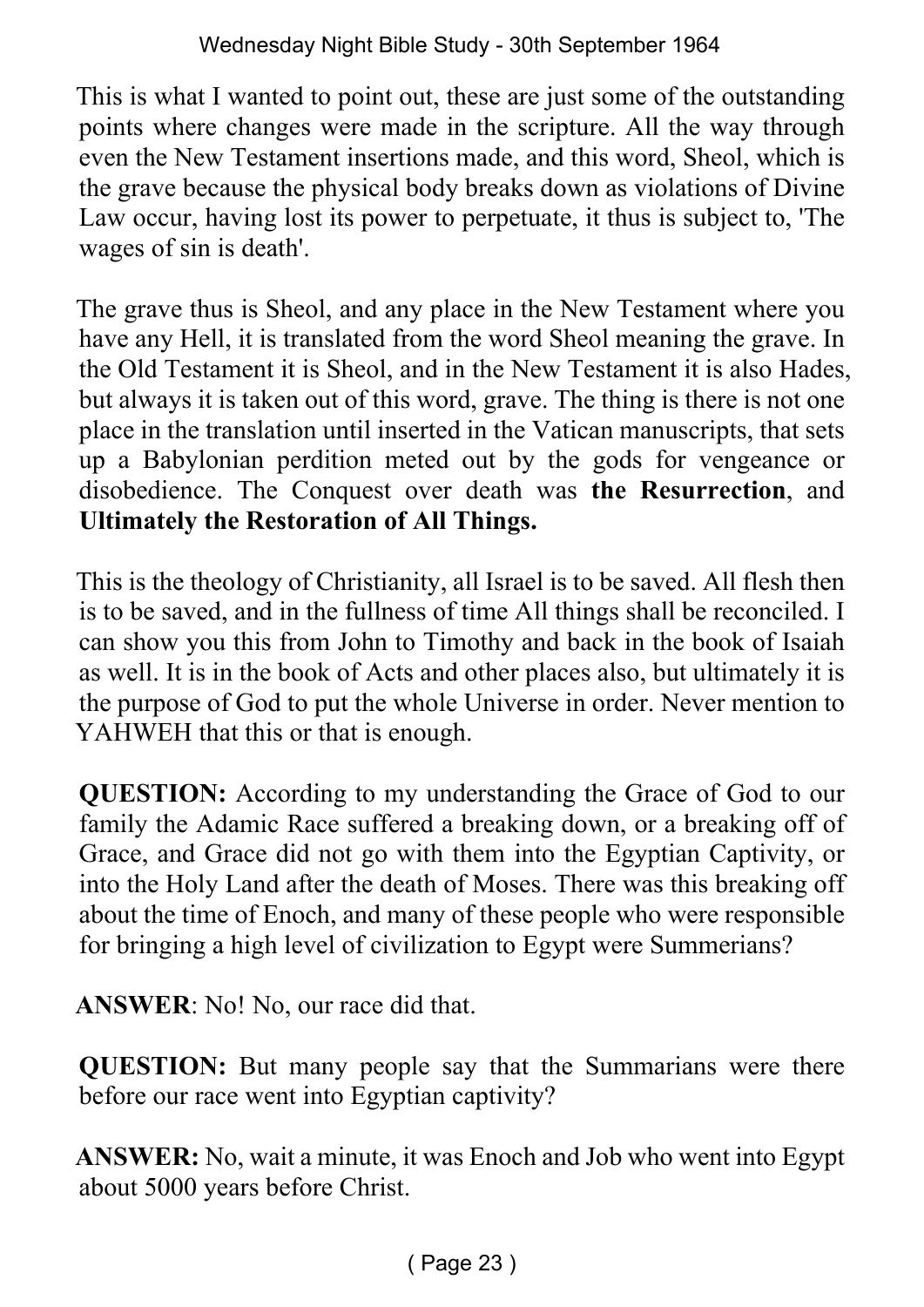**QUESTION:** I have often wondered if more of the history of that part of the family is to be found in some of these old books? (We would guess that this man had never been in Bible study before, or else his ears were closed. Ha!)

**ANSWER:** We won't argue with you on that, but I have talked a lot and will again when something doesn't get in the way, but in the High Tarim Basin in the Steppes of that area, our people, the Sethites migrated down out of there to the Persian Gulf. Some went into India and this was the coming of the Aryans, the Vedic into India, bringing the highest civilization India ever had.

We can trace every migration of the white men coming into India. But ever one of those strains coming in were finally conquered by the extreme weight of numbers over the years. In other words the line coming down from Seth continued to expand, but we must remember that there were catastrophes, and we were involved in them. In the upper Tarim Basin it was the attempt to swallow up our race by the Giants, and the Mongols which brought about the catastrophe was the flood of Noah.

Remember that by passing the flood was Enoch and Job who were down in Egypt having gone down there to build the Pyramid, and other things, long before the flood. When Enoch and Job went into Egypt our race had already built the city of Ur‑usalem, with Ur meaning just as UR of the Chaldeas meant city of the Chaldeas. Ur‑usalem meant the City of Peace. Then with these Savants at that time Enoch and Job went down into Egypt, and there built the city of On to begin with.

Enoch and Job both went leading this great company of their people, but they left back in that land which is now called Palestine some of their own white people in those cities. And the Canaanites came out of the hills and captured those white people in those cities and wiped them out. They then called the land Canaanland and they built their cities such as the city of A and of course Jericho and others. These cities were built after the overthrow and killing of some of our race. After they had produced such men as Enoch and Job and they had gone on down into Egypt with those 144,000 Savants.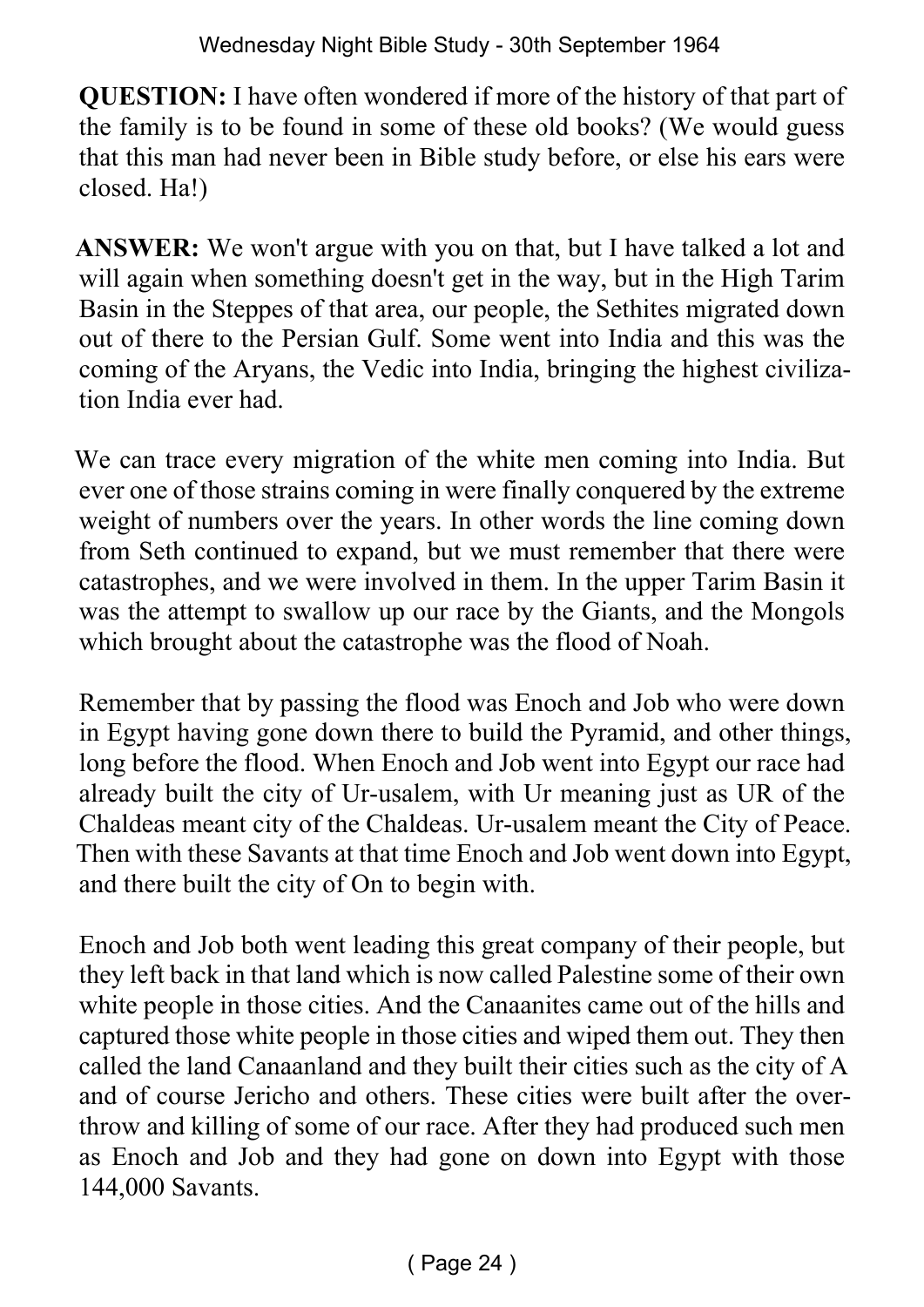Later we would have the great conqueror as God called Nimrod. And this Nimrod was a descendent of Ham. He is after the flood, a descendent of Ham actually a great grandson. But Nimrod was a white man, and every Hamite was a white man so remember that. And Terah comes down from the Shem line and he is a white man. Now; remember at that at that time this Ur of the Chaldeas was the most powerful city in the world, and Nimrod ruled over this city, but Terah the father of Abraham was the Prime Minister. But now the Asiatics were trying to capture this society by bringing in their gold and silver and pagan religions.

By pouring great pomp and ceremony out, then Nimrod fell for this and was victimized by it so YAHWEH called Abraham out of that land before the race line would become mongrelise. And now Abraham, a Shemite becomes the leader of the purest line from Shem. The spirit even required him to take a bride from among his own people, and Abraham's bride was thus from his own immediate people. For racial purity was the basis of Abraham's covenant on down, so that we might not be mongrelised. Some even going as far as Africa before this happened, but in time Ham's line was absorbed.

The Japhetic line was eventually absorbed in Asia, by the Chin people, and those out of the Steppes. Thus you are now down to the Shemitic white man of today. There is not true Japhetic white man left in the world today, and those old words which remain in the Russias like Gog and Magog are not the true Japhetic lines they are the results of mongrelization and mutation. But the Shem line retained its highest purity, and the mongrelisation didn't even hit the Ham line until the day of Nimrod. So get this straight.

In talking about the white race lines, in the days of Moab for instance the Moabites were actually white Patriarchial Chieftains, Nomad Chieftains who moved with their flocks. Some of them had great wealth and were Mighty Potentates. For instance Jethro was the High Priest of the Midianites, so who was he, but a white man in the land called Midian after a famous son. The people later called Midianites were not the same as those dwelling in the land of Midian as Nomads. Jethro's daughter was white with blonde hair, and she is the woman who married Moses. So by the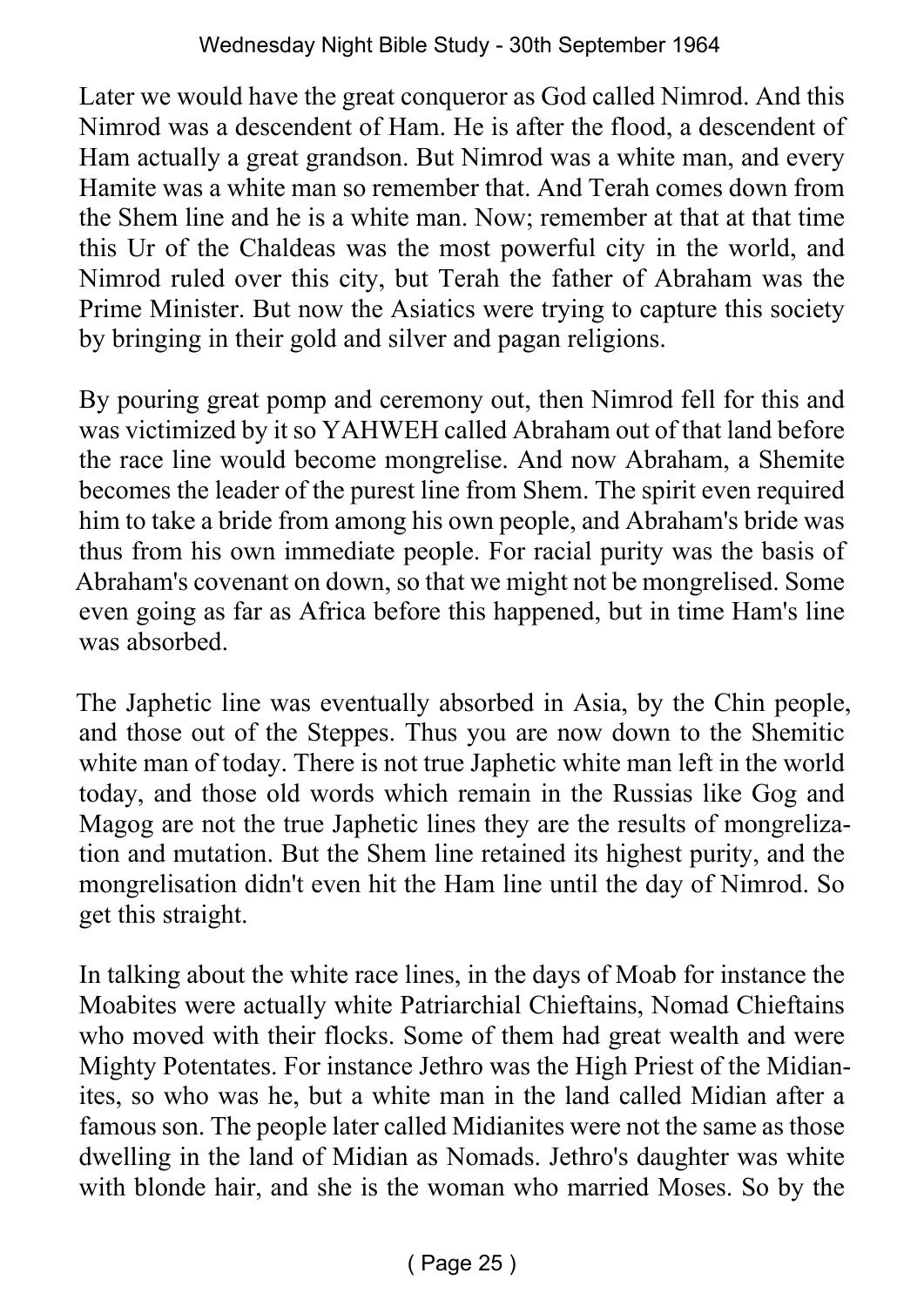time you get down to Abraham, there is practically no remaining which lines which have not been almost exterminated by the hoards except a few outside of their major line through Abraham, and down in Egypt there is this group around the city of On, and this Priest line of On where Joseph finds his wife, and the daughter of Pontipher the Priest of On was this lady.

At the time of the baby Jesus there was still a Priesthood there, and at the Sphinx which ties into the antiquity of the race. And Egypt didn't bother them, for Egypt feared this line of Hyskos (white shepherds). Remember when Joseph was warned to take Jesus out of Palestine because the Jews wanted to kill him, that Joseph then took Mary and the baby Jesus into Egypt, and there they remained until the death of Herod. Thus, 'Out of Egypt have I called my son (embodiment).'

Thus it is that Christ was raised for that time at the very same place where Enoch and Job had built the city of On, the Pyramid and the Sphinx. This is where Moses was raised and educated, where Joseph got his wife, where the Mystery wisdom was put into the Pyramid, where it was known and kept. After all Moses was raised as the son of Pharaoh's daughter but he was a leader of the race, and was taught in On, because this was where the great Mystery of the White Race was taught.

And because he perceived the higher intelligence, the higher learning of its monotheism against the paganism taught in Egypt, then Moses preferred the God of his mother's people rather than to be known as the son of Pharaoh's daughter. Even to the point where he slew the Egyptian who was persecuting one of his own race. He would rather be identified with this race and the proper God than to be known as the son of the Pharaoh's daughter.

This was no small honour because the son of Pharaoh's daughter was next in line to be Pharaoh because Pharaoh had no true son. This is when Moses was building the great treasure cities of Memphis. One of the things which proves what I am saying about Moses is that he was not only trained at On, but had great knowledge of the architecture and of the use of the fulcrum (levers) and of course as a Master Mason he was in charge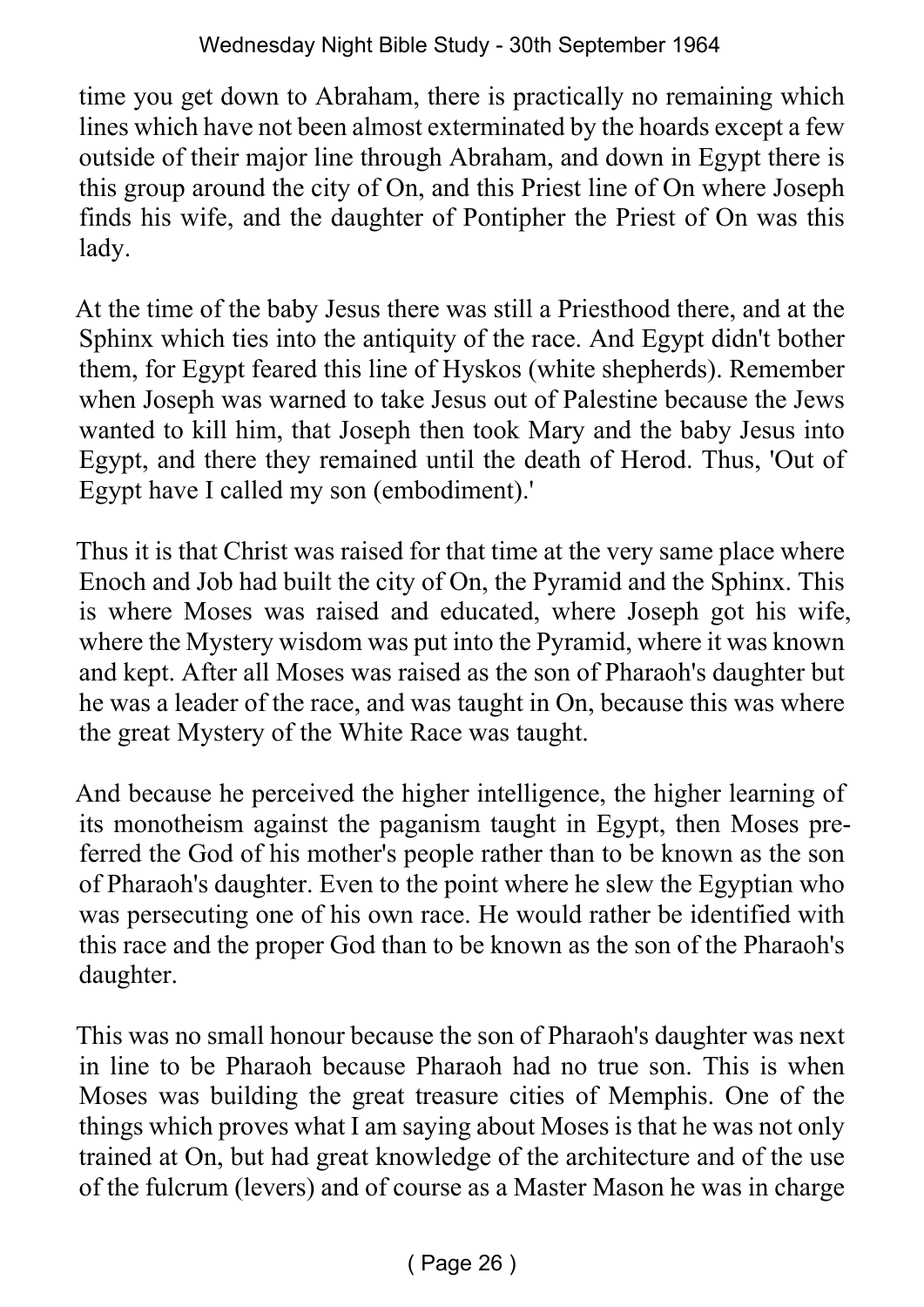of building Pharaoh's great treasure cities. The great massive movement of stone, and the mathematics implied, Moses' cartouche is still on those buildings today as the builder. And he received the training at this city of On, but not from the Egyptians, who did not have it.

Now; after the coming of Alexander the Great into Egypt and the establishing of the city of Alexandria, then the Greeks came down to study at the city of On, and other places, and they then went back and gave Mathematics to Europe. They took back Algebra, and Geometry and all those things, back to Greece, and then gave them to Europe.

And today we talk about Greece as the mother of Mathematics but they went down into Egypt to study and got their knowledge there. Just like Plato who went down there to get his knowledge of a Republic, and the history of Atlantis, and the background history of the Egyptians. So once again where does it all come from but right out of the white race line. The Greeks of course had an affinity for this and they went down to learn, and came home to carry it forward.

Thus that which was sowed in the days of Enoch and Job was transplanted and carried down through our race. When these students from Greece went down then who were they but the Scythians, Issacians, or sons of Isaac, and they transplanted this knowledge back into Europe where it became the Mathematical culture of the Western World. It is still carried on today, but this was the wisdom of the Pyramid builders. This knowledge of Mathematics was sowed as part of our culture.

The Africans do not have anything in this, they never made a wheel in all the this time. The great war chariots rolled through Africa, and then Livingston went down there, but the Africans had never made a wheel in the Chariots of the Israelites rolled through, and later Stanley and Africa. This is just the difference between people of vision, of the Household of God, and the masses without vision who have gone backwards under Luciferian and Witchcraft and so forth do not have the vision. They, these people of Africa are not much different today, and you expose them to education, and give them a degree, but none of them can think the same as the children of YAHWEH, and you should not expect them to.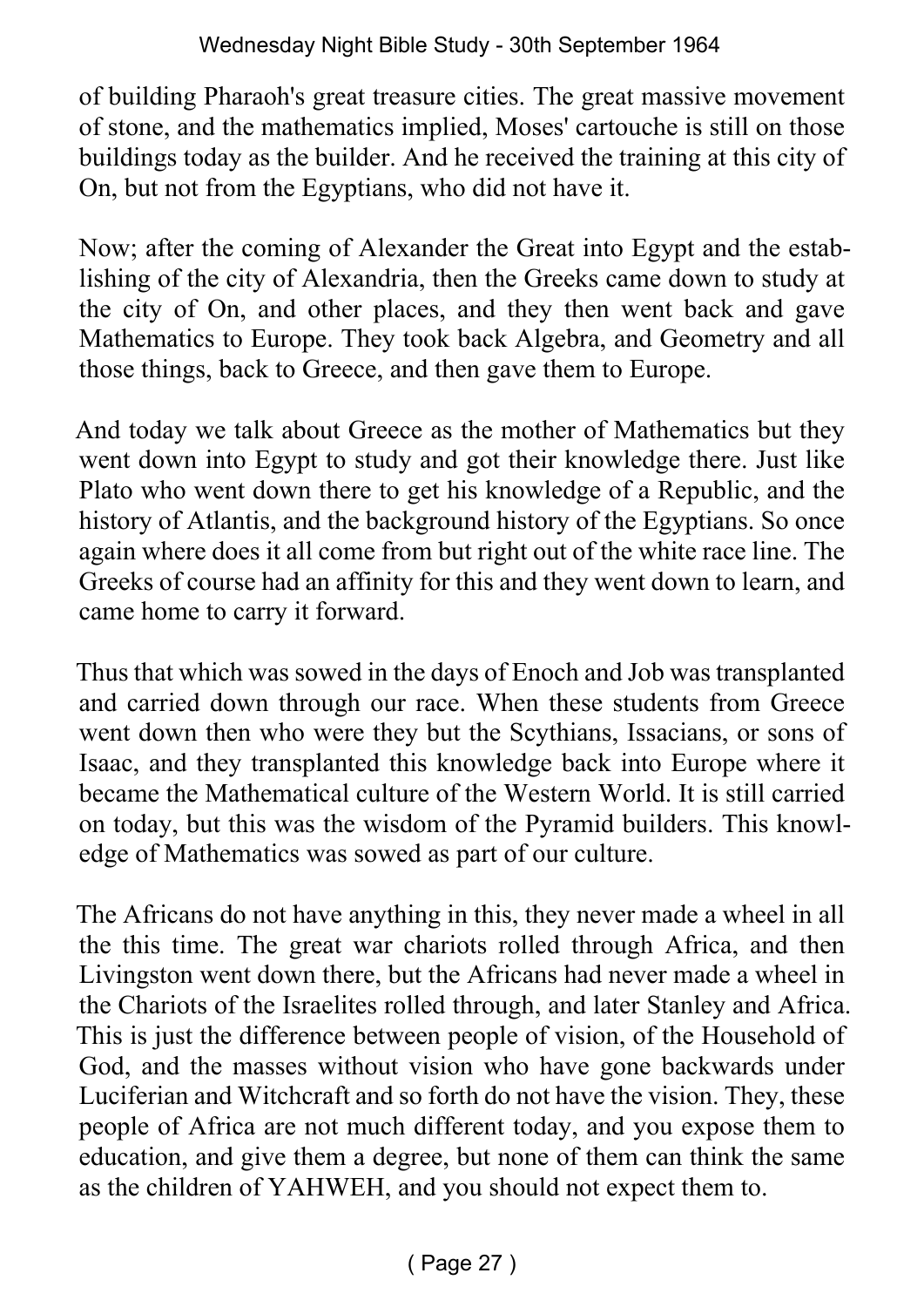**QUESTION:** Do you know the difference between the Higher and the Lower order of the Priesthood, and where is Levi in this? I have been noticing many things in this, and the Melchizedek Priesthood, does it all lead into this?

**ANSWER**: Now wait a moment, let me tell you this, the Levitical, the House of Levi was set apart by YAHWEH to be ministers and Priests to Israel forever. Therefore the Levi were scattered among all the tribes, and the line of Levi and the Priest seed, a spiritual factor of probably a specially quickened consciousness, and awareness continued down through this Levitical line.

It remains, thus today, Anglo‑Saxon, Nordic, Basque, Scandinavian, Germanic, Lombard and so forth, there is a seed line of Levi in all the race. I believe that every "Called" clergyman today has the vision to capture this covenant of Levi. Thus every "called" clergyman today is a Levite.

Now; the degree of the Priesthood was established in the Old Testament, and it existed in the Temples of Israel through out all times. But it was not because it had been delegated in the background of the Levites as to whether or not that certain family could ascend into a higher Priesthood. It was the eagerness with which the spirit served the longing within that particular set of Levi, to search for the truth.

Thus it is that the Priesthood was separated by the discernment of the Spirit, and appealed to this longing. This is why the early Priesthood had the Urim and the Thummim. This was a factor for divining, and was spirit controlled. And the Priests came before HIM in the days of the Israel nation, and those who spiritually desired to teach the Mysteries of YAH-WEH were sealed by the Urim and Thummim, and others were placed in other areas of lesser responsibility.

Now; this continues into the areas of the church because the Ecclesia of the church is the same Ecclesiastes in the New Testament that we have as the Kehilla in the Old Testament. It is the Spiritual centre of the Kingdom, and the spiritual centre in the nations. The priesthood continues and in the time of the Christ he calls his disciples, and they are 'called out' but they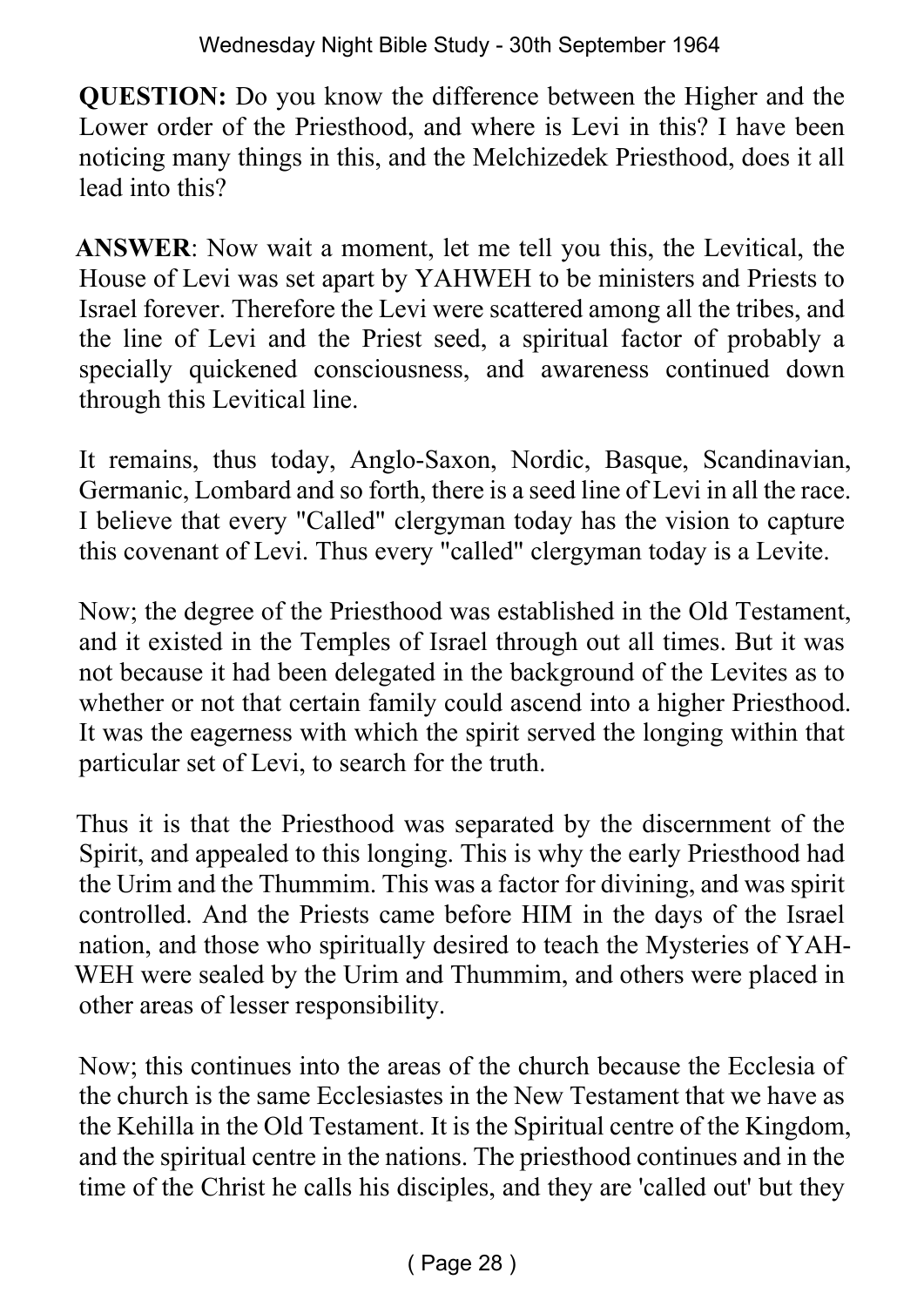are not apparently of the Household which is now holding the power at the Temple, why? Because the Canaanites were now in power at this time. Annas and Caiaphas were Canaanites, Jesus proved that they were from Cain, from their father who was, 'A murderer from the beginning'.

He thus in the 8th, Chapter of John identifies them with Lucifer. Zacharias was a pure Levite, and Jesus selected, out of the Benjaminites, out of the House of Judah, but they were men of the Levite line as well. And most of them were Essenes. For most of them belonged to the company desirous of spiritual truth.

And because of this they were camping out, waiting for the Messiah. So Jesus called them because of their aptitude. And we have Matthew, Mark ,Luke, and John, and some of them were Essenes, and some were not, but all of them had within them the essence of this capacity by inheritance. But after Christ establishes his ministry, of His Apostles, and sends them out He establishes the fact that every individual is a witness.

Every individual goes out to witness, but this does not mean that every individual was of the Priesthood, or the ministry which God called. So it is a matter of Apostolic succession, there isn't a minister or priest in the world today whether in the Methodist or Catholic, Presbyterian, or even Pentecostal when you get through with it whose minister wasn't ordained by somebody, who was ordained by somebody who goes back to the Apostles. Because all the churches of today have come out of the other churches and all ministries have come out of other ministries.

And without exception unless they had no church background at all, almost all the churches then have Apostolic succession. But I can tell you this, the Holy Spirit will clearly mark the High Priesthood of God, mark the upper Priesthood, and the Lower Priesthood by their advocacy, to know, and their ability to see. For YAHWEH brings into the physical Temple today what he brought to Enoch and Job, and the Patriarchal at that time. But they did not have to stand around a great brier and watch the rippling of water to catch the witness, because He brought it to their consciousness. This is why the New Covenant is better than the Old, because, "I will put my spirit into your hearts". Thus He was also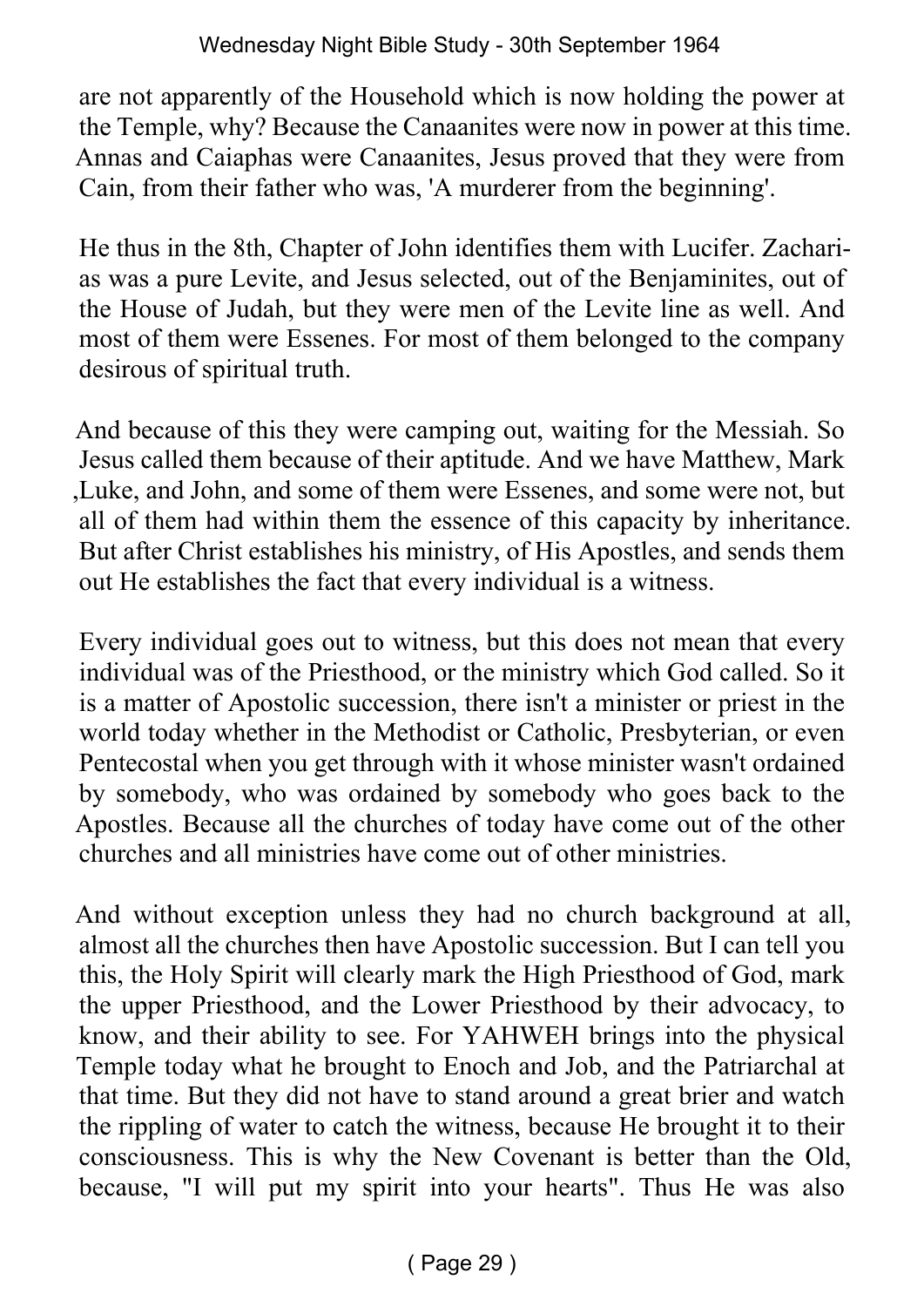quickening the spirit of His ministry. Therefore He said: 'When the Spirit of Truth is come, and the word is Paraclete, thus when the Spirit of my consciousness has come it will bring ALL TRUTH to your remembrance, and lead you to the knowledge of all truth". So with this in mind we would classify today the true ministry of God's church, this great invisible church which may break up into all forms and denominations, but still remains the great invisible church, the spirit within this invisible church. The Called Priesthood is still alive, and still Levite, because God said: Levi will be my ministers through out all generations.

This meant that although Levi was absorbed into all the tribes still they can be in the seed of Judah, or the Anglo‑Saxons and so forth. You do not find Levi numbered out in one corner of the nations of Israel, for Levi was given to be a Priesthood for them all. And the House of Joseph became split into Manasseh and Ephraim thus the tribes can be still numbered at 12, a symbolic number. When Levi is numbered among all Israel this is possible.

This is the functioning factor which can be multiplied in all mathematical patterns of genes and spiritual capacities which God continued to the present. This is why some areas of the hierarchy try to set up some areas of divining and Priestcraft and selection for some areas of Priesthood. They do that and sometimes that becomes satanic, but you don't have to worry about this for the spirit of God will select the true Priesthood and the evidence will be as to whether or not they can capture the leading of God, whether they can present the truth.

The trouble is we have been led today, not by only a second class Priesthood, but even led by a Priesthood which is no Priesthood at all. Thus when the blind lead the blind, they all fall in the ditch. This is what has happened to us many times in the past.

**QUESTION:** You never said anything about the Aaronic Priesthood?

**ANSWER:** Well, Aaron was of the Levi, and this Aaronic line of the Priesthood was out of this line of Levi, and the sons of Aaron were perpetuated in this.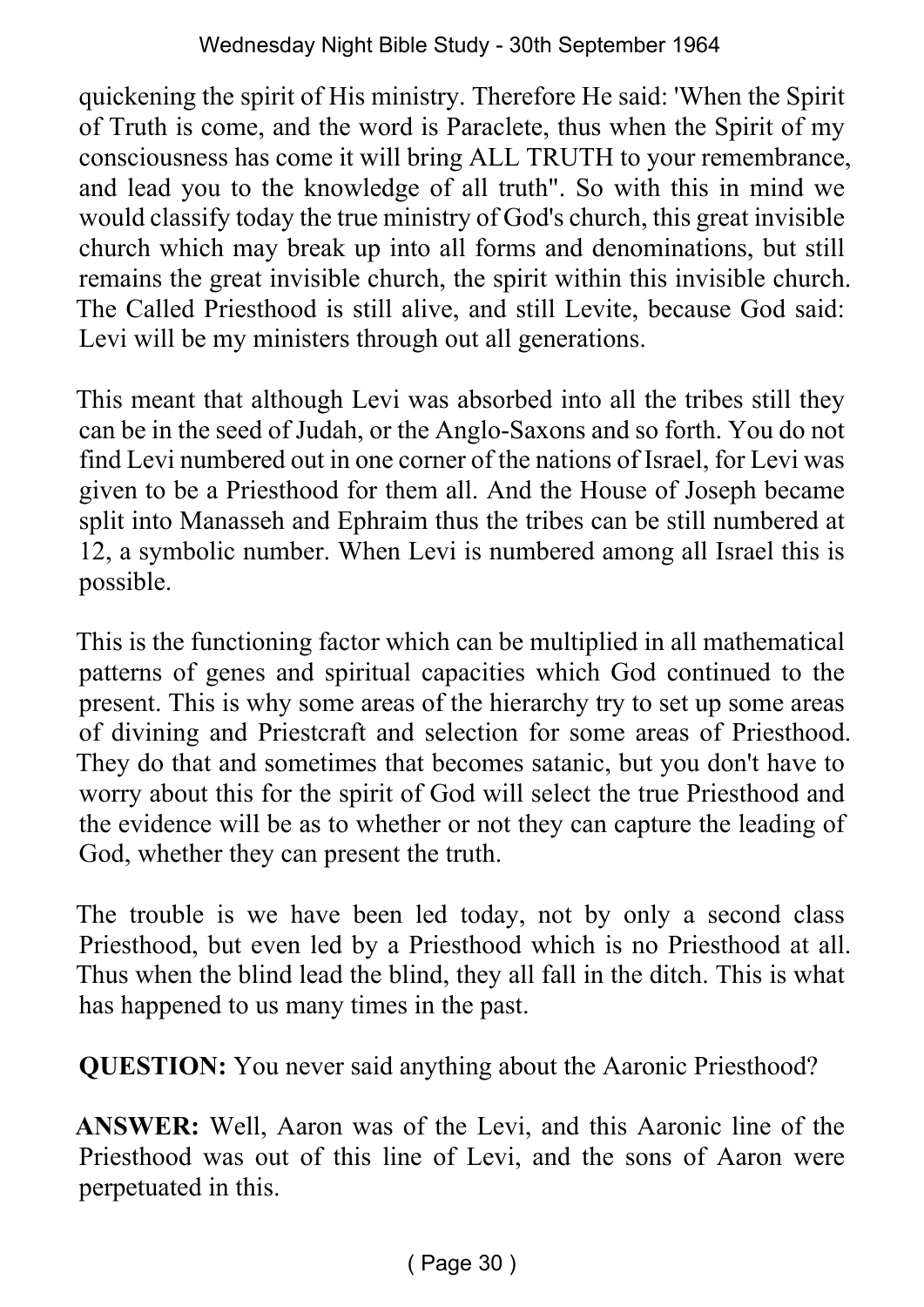**QUESTION:** Well, if the Aaronic and Levitical Priesthoods are one and the same how come there is nothing said about the Melchizedek Priesthood here?

**ANSWER**: Now, wait a minute, let me point this out about the Melchizedek Priesthood, the true Melchizedek Priesthood starts with the embodiment of YAHWEH. You see God in the flesh was the Melchizedek Priesthood. Without father, or mother or beginning of the days or end of life, abides a Priest King continually. (Hebrews 7:3)

So God Himself who was the Patriarchial father of his entire family as you are told in Ephesians: "The whole family in Heavens and in earth is named." So God Himself is the head of the Patriarchial Priesthood of his entire family, His Creator, author but more than this not only the maker of the Universe, but father of his own family And the Melchizedek Priesthood is the Patriarchial Priesthood which comes down through the family but it has to be a divine seed. Thus it was that the man Christ Jesus was the fullness of YAHWEH DWELLING BODILY.

And in this instance again this ties in with the words of the 82nd Psalm, "Ye are Elohim and all of you are the children of YAHWEH". Because of this the Melchizedek Priesthood is the Priesthood of the Patriarchial, The Called out service, and has to be Divine seed physically embodied. There is no Melchizedek Priesthood outside of your race, and this Melchizedek Priesthood which Christ carried in the earth, then as Christ was so are you. Because you are also embodied out of Heaven into earth, then He said: 'You are not of this world just as I am not of this world. Thine they were in the Heavens and Mine they are in earth'. All those that constituted the Disciples and all the rest of the race are, thine (Spirit) in the Heavens, and mine (embodied) in earth under this Melchizedek Priesthood.

Therefore the Maintenance of this Melchizedek Priesthood actually comes down as the highest order of the Patriarchial Priesthood. It does not stay with just Levi it moves through all the House of Israel people, but the fact remains that this is a Patriarchial Priesthood, and a subject we could talk about all night. I don't want to get into all the responsibilities of this, but just remember that this does not start, 'After the flesh', for it is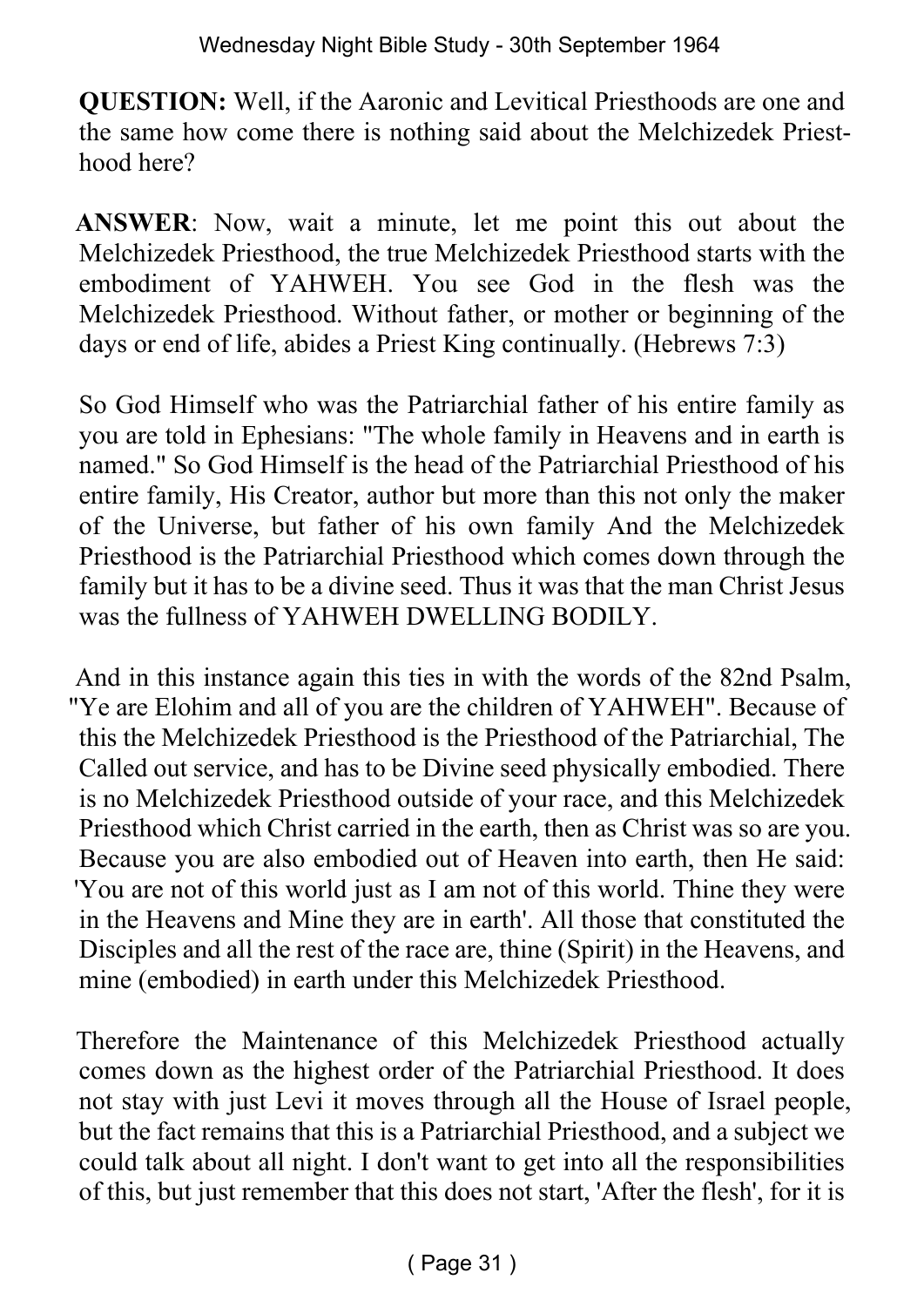a Patriachial Priesthood without father or mother, without beginning of days or ends of life, abides a Priesthood of God Continually.

**QUESTION:** Would you explain a little bit more about the Urim and Thummim?

**ANSWER:** It was just a little object worn by the High Priest with two compartments in it. These compartments would open, this way or that, and when the High Priest had a great and accusive question, and it was placed before YAHWEH in the Holy of Holys, lest any human element effect his thinking, it was reduced down to a yes or no answer, and decided by the Urim and the Thummim which turned over.

In other words this answer given to the High Priest was with this element of divining. And the only reason this was done even though this man had spiritual discernment if he was a good High Priest, and even though he could come out before the people and say: 'God told me this , or God told me that', still if you could come after the question had been placed before God and through this area of divining the answer was yes or not, then you knew that the Priest had no control over that answer.

**QUESTION:** Something came up the other day about the significance of the Scarab?

**ANSWER**: Well, a Scarab is a seal, you might carve a seal for a ring, and in early days when they sealed a manuscript of parchment they put some material like sealing wax on it, and then pressed this seal into it, and thus it carried the seal of the writer. Then this could not be melted and new wax put on it, because then it wouldn't have the right seal. A Scarab was a seal and it is Egyptian in origin, all Egyptian seals were Scarabs, and much of their material was also done on clay tablets, and then sealed with the Scarab.

And on top of this they made tapestry from the reeds of the Nile River, and they melted a material out of this, a rosin, and they used the Scarab in that. I have in my library, one of the Scarabs from an Egyptian tomb, and this Scarab is from the House of Joseph. These once belonged to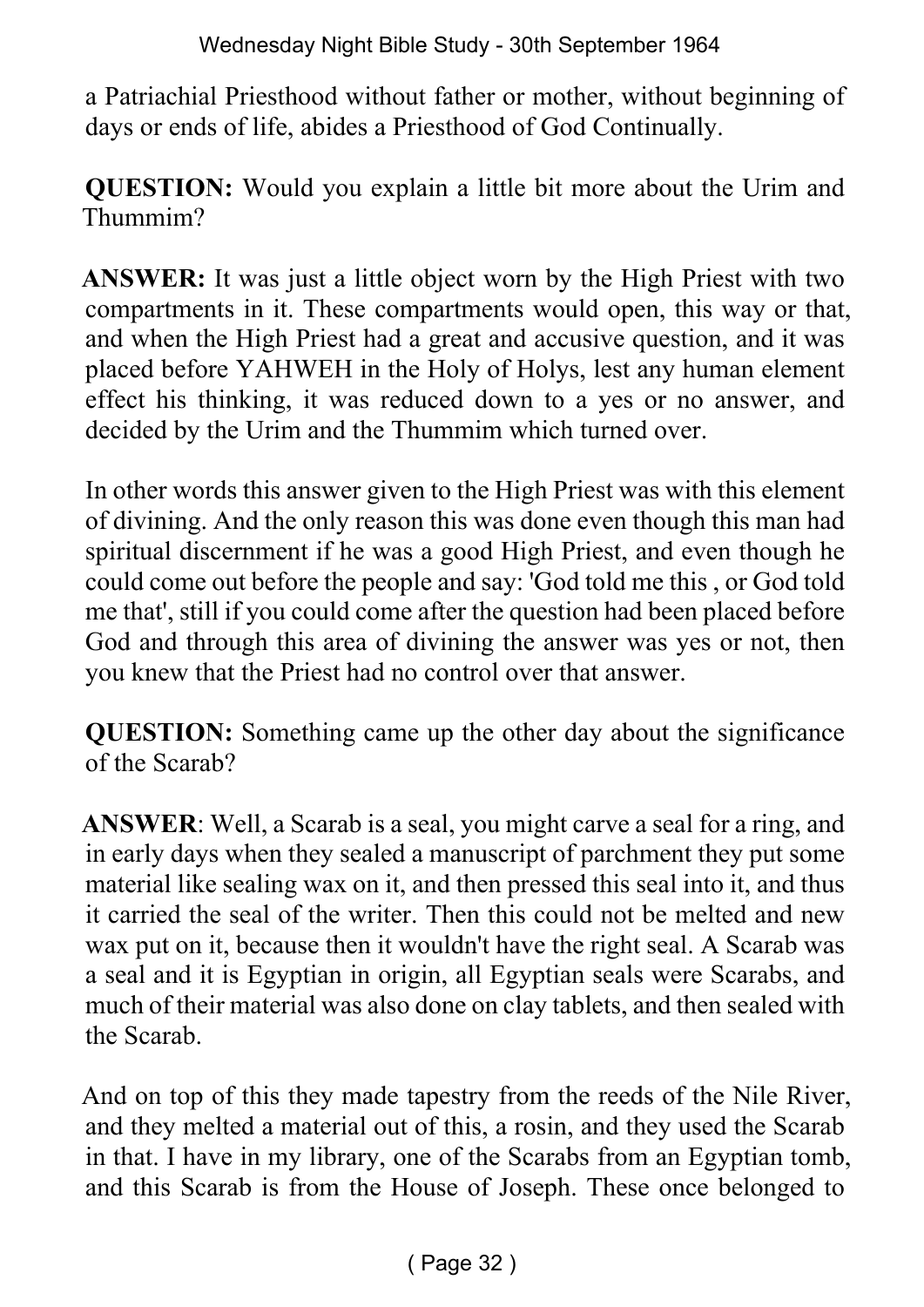Pietrie and this is just a little piece of ivory like material, and in the hieroglyphics is the seal of Joseph. They found these, and I am happy to have one.

I also have Peitries Book of the Dead, and it was from the original plates, and a very old copy, it is from this that Dr. Budge did his work. So I can show you what a Scarab is. Some Scarabs were made of various materials and of precious stones, they were in gold mountings which would flip open so they could press the bottom flat side of the stones in the seal. There were some that were round and they rolled them like a cylinder.

**QUESTION:** I always thought it was like a beetle?

**ANSWER**: That is right, it is shaped like a beetle on top and the bottom of it is the hieroglyphic. This one looks like a little ivory beetle. Now; no one used Scarabs except people of great power and authority. Many people had shields, but Scarabs were tied in with treasures of great prize out of the East, and everyone was always trying to buy one, but generally they were Egyptian. Later they were used in Baghdad and also in Sammerkand.

**QUESTION:** I had a book written in England I think, I don't understand it but they showed at least two distinct races, and they used slants of rulers and other things to show a higher one and a lower one, and they said this cannot be changed, it is fixed.

**ANSWER:** It depends on what they are doing, I have seen books which show some things like this, aptitudes, posture, blood type and there have been master volumes done on the different races, and they make it pretty easy to see how they mastered this difference of the angles of the head. This was done in Britain years ago. In Scotland Yards, and in Liverpool, and they use more blood typing than you realize.

Fingerprints and blood typing can be used to divide the races, and this is done more than you realize. The Israeli are even using finger printing now to tell which people are Jews and which are not, so they can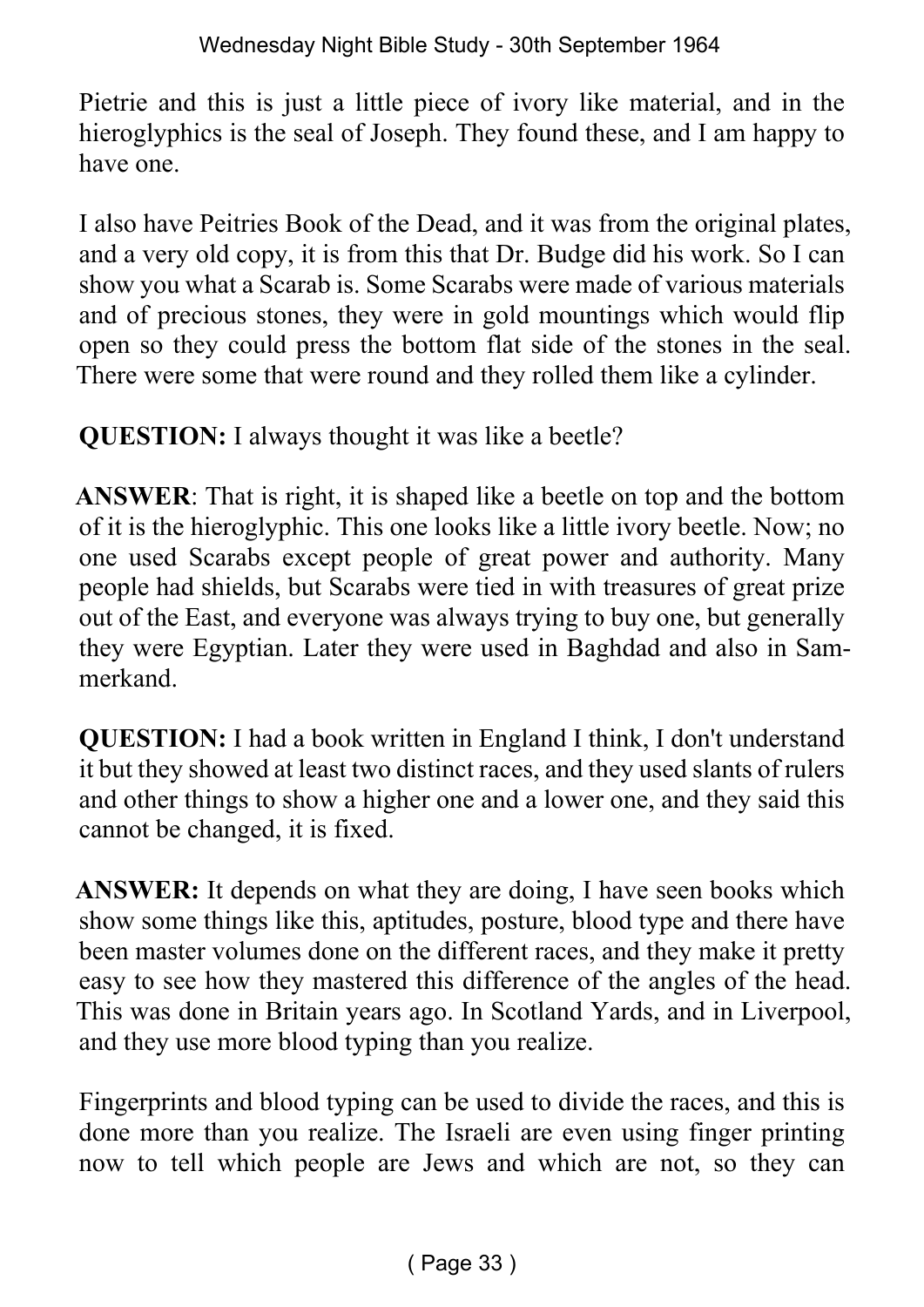Wednesday Night Bible Study - 30th September 1964

determine who are true Jews, and who are not. Sorting out who are Jews by conversion only.

#### **End of Tape**

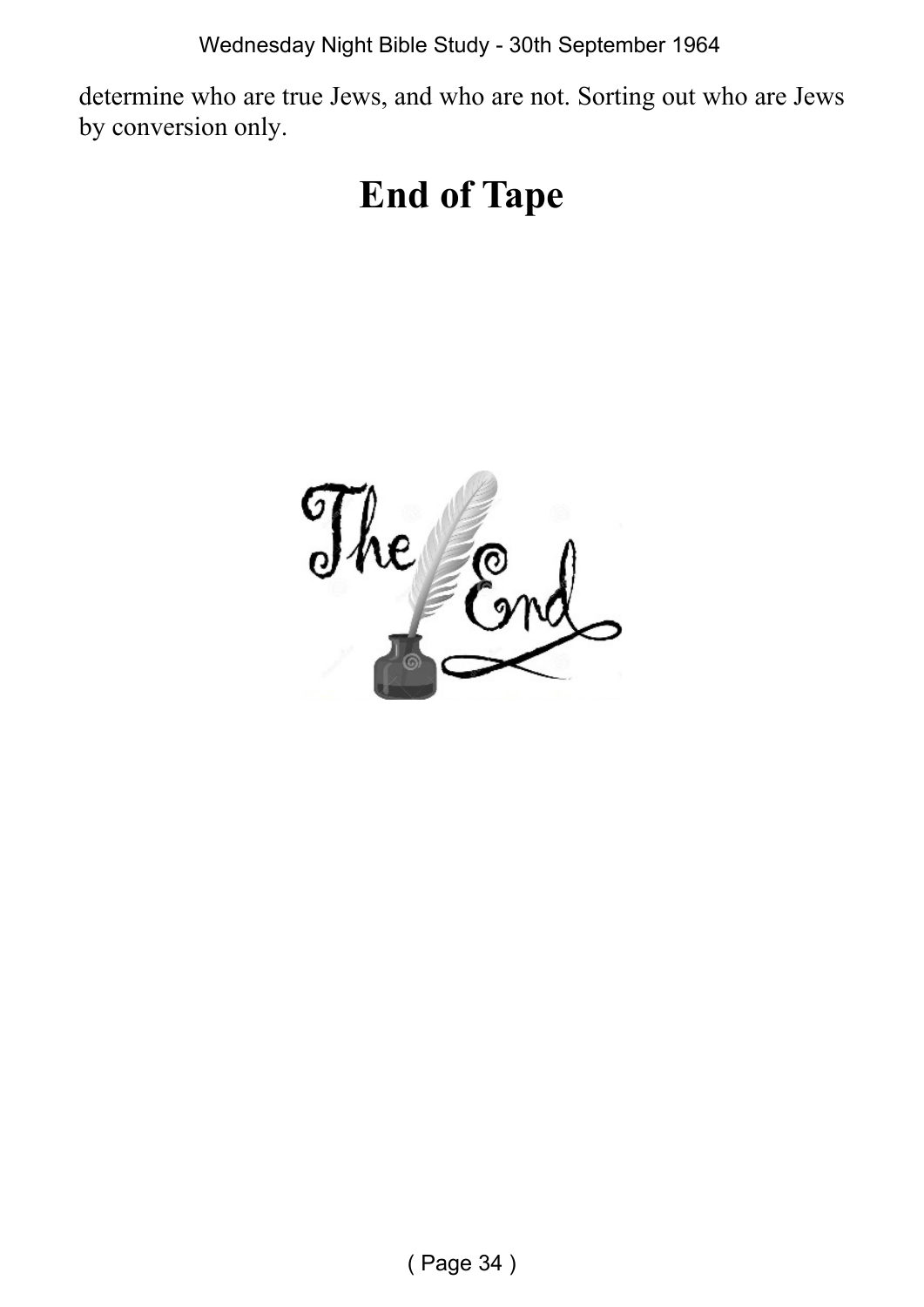# **Dr. Wesley A. Swift**

Dr. Wesley A. Swift, the son of a Methodist minister, was called to preach in his teens. He was a dynamic, inspired speaker who taught uncompromising Biblical truths

ignored by modernist ministers. His anointed preaching brought forth a high spiritual dimension of understanding to the Kingdom Identity message, giving "life" and "power" to the Sacred Word. Even the antichrists acknowledge that, "Wesley Swift is considered the single most significant figure in the early years of the Christian Identity movement in the United States." Dr. Swift founded the Church of Jesus Christ – Christian in the 1940's, a ministry that spread the Kingdom Identity message nation-wide to YHVH's Children, the White spirit-race known Scripturally as "sons of God". By teaching these truths



to true Israel, this warrior-priest put fear in the hearts of the enemies of Christ. Following Dr. Swift's death in 1970, his widow Lorraine Swift faithfully carried on the Church of Jesus Christ – Christian. We are highly honoured to be able to continue Dr. Swift's work, by placing those works that we have in print here on our web site ...preserving and earnestly contending for "the faith which was once delivered unto the saints"...for any and all to read.

We, at the Covenant Church of Yahweh hope that you will study, enjoy, and appreciate Dr. Wesley Swift's works.